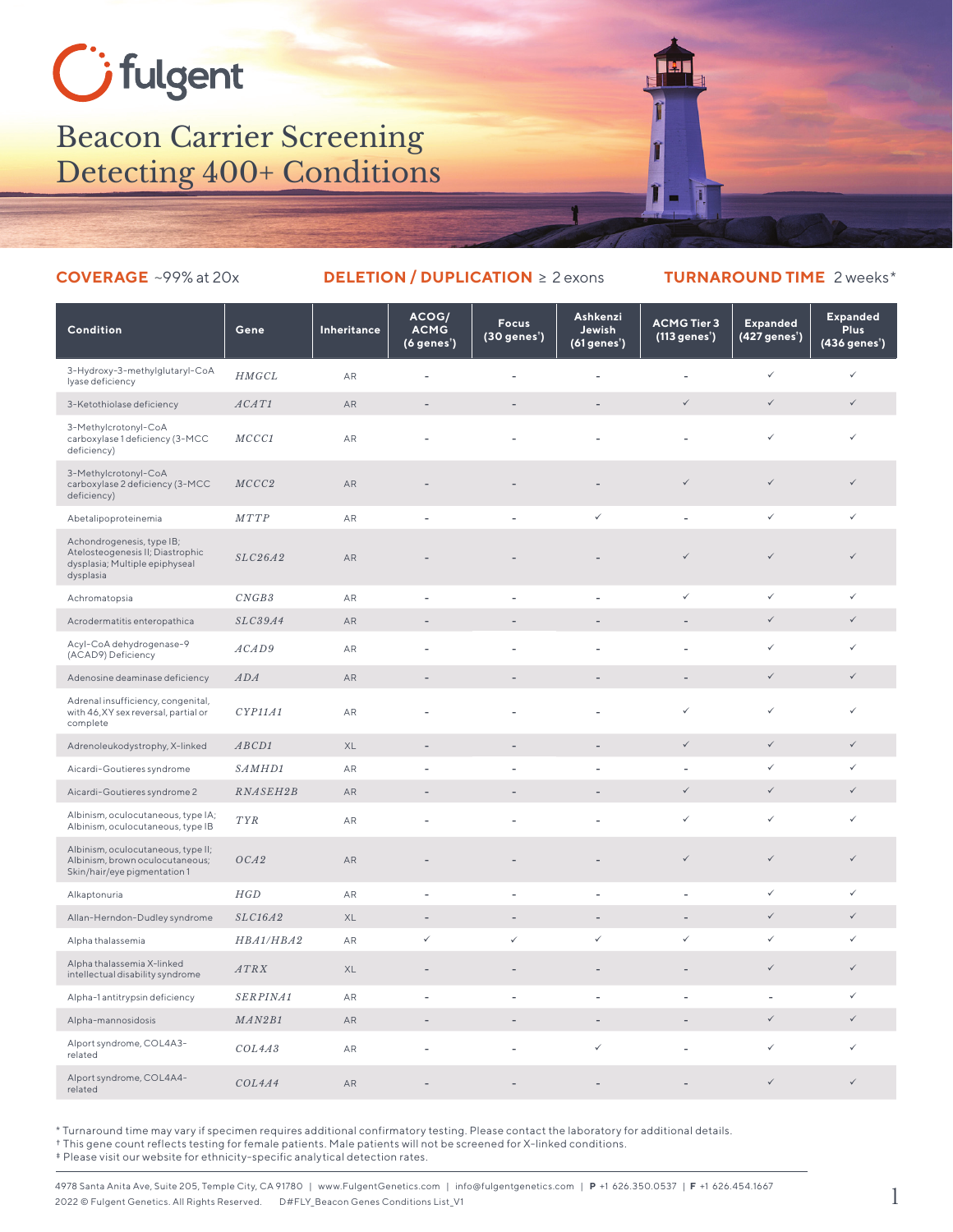

| Condition                                                                                                                                                      | Gene                | Inheritance | ACOG/<br><b>ACMG</b><br>(6 genes') | <b>Focus</b><br>(30 genes <sup>*</sup> ) | Ashkenzi<br>Jewish<br>(61 genes') | <b>ACMG Tier 3</b><br>(113 genes') | <b>Expanded</b><br>(427 genes <sup>*</sup> ) | <b>Expanded</b><br><b>Plus</b><br>(436 genes <sup>*</sup> ) |
|----------------------------------------------------------------------------------------------------------------------------------------------------------------|---------------------|-------------|------------------------------------|------------------------------------------|-----------------------------------|------------------------------------|----------------------------------------------|-------------------------------------------------------------|
| Alport syndrome, COL4A5-<br>related                                                                                                                            | COL4A5              | XL          |                                    |                                          |                                   |                                    | $\checkmark$                                 | $\checkmark$                                                |
| Alstrom syndrome                                                                                                                                               | ALMS1               | AR          | $\overline{a}$                     | L,                                       | $\overline{a}$                    |                                    | $\checkmark$                                 | $\checkmark$                                                |
| Anauxetic dysplasia; Cartilage-hair<br>hypoplasia; Metaphyseal dysplasia<br>without hypotrichosis                                                              | <b>RMRP</b>         | AR          |                                    |                                          |                                   |                                    | $\checkmark$                                 | $\checkmark$                                                |
| Andermann syndrome                                                                                                                                             | SLC12A6             | AR          | ÷                                  | $\overline{\phantom{a}}$                 | ÷                                 |                                    | $\checkmark$                                 | $\checkmark$                                                |
| Arginase deficiency                                                                                                                                            | ARG1                | AR          | $\overline{a}$                     |                                          |                                   | $\overline{\phantom{a}}$           | $\checkmark$                                 | $\checkmark$                                                |
| Argininosuccinate lyase deficiency                                                                                                                             | ASL                 | AR          |                                    | Ĭ.                                       | $\overline{a}$                    | ✓                                  | $\checkmark$                                 | $\checkmark$                                                |
| Aromatase deficiency                                                                                                                                           | CYP19A1             | AR          | $\overline{\phantom{m}}$           | $\overline{a}$                           | $\overline{\phantom{0}}$          |                                    | $\checkmark$                                 | $\checkmark$                                                |
| Arthrogryposis, mental<br>retardation, and seizures                                                                                                            | SLC35A3             | AR          |                                    | L,                                       | ✓                                 |                                    | $\checkmark$                                 | $\checkmark$                                                |
| Arts syndrome; Rosenberg-<br>Chutorian syndrome;<br>Phosphoribosylpyrophosphate<br>synthetase superactivity; Non-<br>syndromic hearing loss, PRPS1-<br>related | PRPS1               | XL          |                                    |                                          |                                   |                                    | $\checkmark$                                 | $\checkmark$                                                |
| Asparagine synthetase deficiency                                                                                                                               | <b>ASNS</b>         | AR          |                                    | ÷                                        |                                   |                                    | $\checkmark$                                 | $\checkmark$                                                |
| Aspartylglucosaminuria                                                                                                                                         | AGA                 | AR          | $\overline{\phantom{m}}$           |                                          |                                   | $\checkmark$                       | $\checkmark$                                 | $\checkmark$                                                |
| Ataxia with isolated vitamin E<br>deficiency                                                                                                                   | <b>TTPA</b>         | AR          | $\overline{\phantom{a}}$           | ÷,                                       | ÷,                                |                                    | $\checkmark$                                 | $\checkmark$                                                |
| Ataxia-telangiectasia                                                                                                                                          | <b>ATM</b>          | AR          | $\overline{\phantom{m}}$           |                                          | -                                 |                                    | $\checkmark$                                 | $\checkmark$                                                |
| Atransferrinemia                                                                                                                                               | $T\hspace{-0.1cm}F$ | AR          | ٠                                  |                                          |                                   | ✓                                  | $\checkmark$                                 | ✓                                                           |
| Autoimmune polyendocrinopathy<br>syndrome type I                                                                                                               | <b>AIRE</b>         | AR          |                                    |                                          |                                   | $\checkmark$                       | $\checkmark$                                 | $\checkmark$                                                |
| Autosomal Recessive Spastic<br>Ataxia of Charlevoix-Saguenay                                                                                                   | <b>SACS</b>         | AR          |                                    |                                          |                                   |                                    | $\checkmark$                                 | $\checkmark$                                                |
| Bardet-Biedl syndrome 14; Joubert<br>syndrome 5; Leber congenital<br>amaurosis 10; Meckel syndrome 4;<br>Senior-Løken syndrome 6                               | <i>CEP290</i>       | AR          |                                    |                                          |                                   | $\checkmark$                       | $\checkmark$                                 | $\checkmark$                                                |
| Bardet-Biedl syndrome 2; Retinitis<br>Pigmentosa 74                                                                                                            | BBS2                | AR          | $\overline{a}$                     | $\overline{\phantom{a}}$                 | $\checkmark$                      | ✓                                  | $\checkmark$                                 | $\checkmark$                                                |
| Bardet-Biedl syndrome type 1                                                                                                                                   | <b>BBS1</b>         | AR          | ٠                                  | -                                        |                                   | $\checkmark$                       | $\checkmark$                                 | $\checkmark$                                                |
| Bardet-Biedl syndrome type 10                                                                                                                                  | <b>BBS10</b>        | AR          |                                    |                                          |                                   |                                    | $\checkmark$                                 | ✓                                                           |
| Bardet-Biedl syndrome type 12                                                                                                                                  | BBS12               | ${\sf AR}$  |                                    |                                          |                                   |                                    | $\checkmark$                                 | $\checkmark$                                                |
| Bare lymphocyte syndrome, type II                                                                                                                              | CITA                | ${\sf AR}$  | $\overline{\phantom{a}}$           | $\overline{\phantom{a}}$                 | $\overline{\phantom{a}}$          | $\overline{\phantom{a}}$           | $\checkmark$                                 | $\checkmark$                                                |
| Bartter syndrome                                                                                                                                               | <b>BSND</b>         | AR          | $\overline{\phantom{a}}$           | $\overline{\phantom{a}}$                 | $\overline{\phantom{a}}$          | $\overline{\phantom{a}}$           | $\checkmark$                                 | $\checkmark$                                                |
| Bernard-Soulier syndrome type A1                                                                                                                               | GPIBA               | AR          | $\qquad \qquad -$                  | $\overline{\phantom{0}}$                 | $\overline{\phantom{0}}$          | $\overline{\phantom{a}}$           | $\checkmark$                                 | $\checkmark$                                                |
| Bernard-Soulier syndrome type C                                                                                                                                | GP9                 | AR          | $\overline{\phantom{a}}$           | $\overline{\phantom{a}}$                 | $\overline{\phantom{a}}$          | $\overline{\phantom{a}}$           | $\checkmark$                                 | $\checkmark$                                                |
| Bilateral frontoparietal<br>polymicrogyria                                                                                                                     | ADGRG1              | AR          | $\overline{a}$                     | $\overline{a}$                           | $\overline{\phantom{a}}$          | $\overline{\phantom{a}}$           | $\checkmark$                                 | $\checkmark$                                                |
| Biotinidase deficiency                                                                                                                                         | BTD                 | ${\sf AR}$  | $\overline{\phantom{a}}$           | $\qquad \qquad -$                        | $\overline{\phantom{a}}$          | $\checkmark$                       | $\checkmark$                                 | $\checkmark$                                                |
| Björnstad syndrome; GRACILE<br>syndrome; Mitochondrial complex<br>III deficiency                                                                               | $BCS1L$             | AR          |                                    | L,                                       | ÷,                                | $\qquad \qquad \blacksquare$       | $\checkmark$                                 | $\checkmark$                                                |
| Bloom syndrome                                                                                                                                                 | BLM                 | AR          | $\overline{\phantom{a}}$           | $\checkmark$                             | $\checkmark$                      | $\checkmark$                       | $\checkmark$                                 | $\checkmark$                                                |
| Butyrlcholinesterase deficiency                                                                                                                                | <b>BCHE</b>         | AR          | $\overline{\phantom{m}}$           | $\overline{\phantom{a}}$                 | $\overline{\phantom{a}}$          | $\overline{\phantom{a}}$           | $\overline{\phantom{a}}$                     | $\checkmark$                                                |
| Canavan disease                                                                                                                                                | <b>ASPA</b>         | ${\sf AR}$  | $\overline{\phantom{a}}$           | $\checkmark$                             | $\checkmark$                      | $\checkmark$                       | $\checkmark$                                 | $\checkmark$                                                |

† This gene count reflects testing for female patients. Male patients will not be screened for X-linked conditions.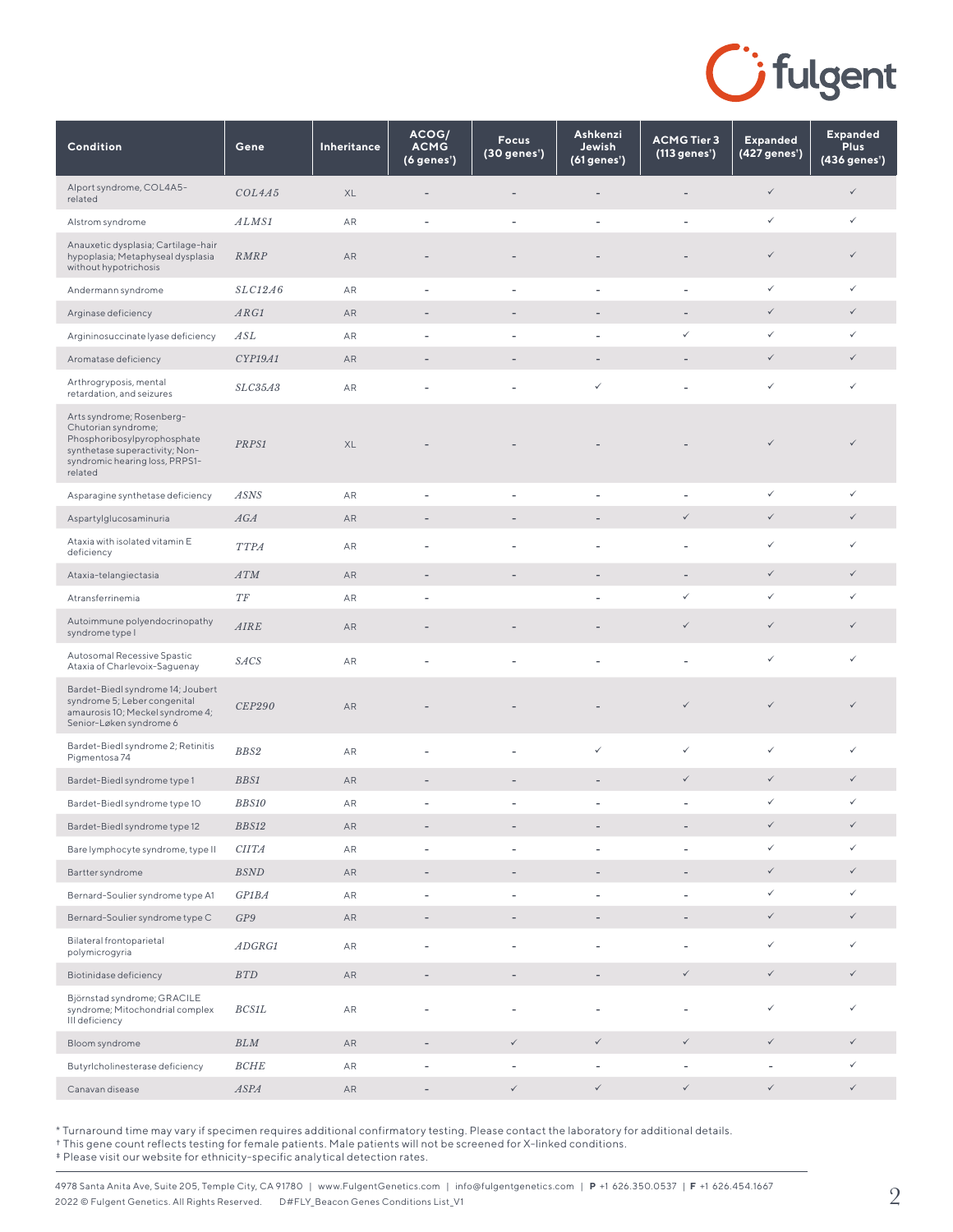

| Condition                                                                   | Gene        | Inheritance | ACOG/<br><b>ACMG</b><br>$(6$ genes') | <b>Focus</b><br>(30 genes') | Ashkenzi<br>Jewish<br>(61 genes') | <b>ACMG Tier 3</b><br>(113 genes') | <b>Expanded</b><br>(427 genes') | <b>Expanded</b><br><b>Plus</b><br>$(436$ genes') |
|-----------------------------------------------------------------------------|-------------|-------------|--------------------------------------|-----------------------------|-----------------------------------|------------------------------------|---------------------------------|--------------------------------------------------|
| Carbamoylphosphate synthetase<br><b>I</b> deficiency                        | CPS1        | AR          | ٠                                    |                             |                                   |                                    | $\checkmark$                    | $\checkmark$                                     |
| Carnitine palmitoyltransferase IA<br>deficiency                             | CPT1A       | AR          | $\overline{\phantom{a}}$             | ÷,                          | $\overline{\phantom{a}}$          | $\overline{\phantom{a}}$           | $\checkmark$                    | $\checkmark$                                     |
| Carnitine palmitoyltransferase II<br>deficiency                             | CPT2        | AR          |                                      |                             | $\checkmark$                      | $\checkmark$                       | $\checkmark$                    | $\checkmark$                                     |
| Carnitine-acylcarnitine<br>translocase deficiency                           | SLC25A20    | AR          |                                      | L,                          |                                   | ٠                                  | $\checkmark$                    | ✓                                                |
| Carpenter syndrome                                                          | RAB23       | AR          | ٠                                    |                             |                                   | $\overline{\phantom{m}}$           | $\checkmark$                    | $\checkmark$                                     |
| Catecholaminergic polymorphic<br>ventricular tachycardia, CASQ2-<br>related | CASQ2       | AR          |                                      |                             |                                   |                                    | $\checkmark$                    | ✓                                                |
| Catecholaminergic polymorphic<br>ventricular tachycardia, TRDN-<br>related  | TRDN        | AR          |                                      |                             |                                   |                                    | $\checkmark$                    | $\checkmark$                                     |
| Cerebrotendinous xanthomatosis                                              | CYP27A1     | AR          | $\overline{\phantom{a}}$             | $\overline{\phantom{a}}$    |                                   | $\checkmark$                       | $\checkmark$                    | ✓                                                |
| Charcot-Marie-Tooth disease,<br>GDAP1-related                               | GDAP1       | AR          |                                      |                             |                                   |                                    | $\checkmark$                    | $\checkmark$                                     |
| Charcot-Marie-Tooth disease,<br>SH3TC2-related                              | SH3TC2      | AR          |                                      | L,                          |                                   |                                    | $\checkmark$                    | ✓                                                |
| Charcot-Marie-Tooth disease,<br>SURF1-related                               | SURF1       | AR          | $\overline{\phantom{m}}$             | -                           | $\qquad \qquad -$                 | $\overline{\phantom{a}}$           | $\checkmark$                    | $\checkmark$                                     |
| Charcot-Marie-Tooth disease,<br>type 4B1                                    | MTMR2       | AR          | ٠                                    | L.                          |                                   | Ĭ.                                 | $\checkmark$                    | ✓                                                |
| Charcot-Marie-Tooth disease,<br>type 4D                                     | NDRG1       | AR          |                                      |                             |                                   |                                    | $\checkmark$                    | $\checkmark$                                     |
| Charcot-Marie-Tooth disease,<br>X-linked type 1                             | GJB1        | XL          | ٠                                    | ÷,                          |                                   | $\overline{a}$                     | $\checkmark$                    | ✓                                                |
| Chediak-Higashi syndrome                                                    | <b>LYST</b> | AR          | $\overline{\phantom{a}}$             | $\qquad \qquad -$           | $\overline{\phantom{a}}$          | $\overline{\phantom{a}}$           | $\checkmark$                    | $\checkmark$                                     |
| Childhood-onset severe retinal<br>dystrophy, AIPL1-related                  | AIPL1       | AR          | $\overline{\phantom{a}}$             | $\overline{a}$              | $\overline{\phantom{a}}$          | $\overline{a}$                     | $\checkmark$                    | ✓                                                |
| Chondrodysplasia punctata type<br>1, X-linked                               | ARSE        | XL          | $\overline{\phantom{m}}$             | $\overline{a}$              |                                   |                                    | $\checkmark$                    | $\checkmark$                                     |
| Choreoacanthocytosis                                                        | VPS13A      | AR          | $\overline{\phantom{a}}$             | $\overline{\phantom{a}}$    | ✓                                 | ٠                                  | $\checkmark$                    | $\checkmark$                                     |
| Choroideremia                                                               | CHM         | XL          | $\overline{\phantom{a}}$             | $\overline{\phantom{m}}$    | $\qquad \qquad -$                 | $\overline{\phantom{m}}$           | $\checkmark$                    | $\checkmark$                                     |
| Chronic granulomatous disease                                               | <b>CYBA</b> | AR          | ٠                                    |                             |                                   | ٠                                  | $\checkmark$                    | ✓                                                |
| Chronic granulomatous disease,<br>X-linked                                  | CYBB        | XL          | ٠                                    |                             |                                   |                                    | $\checkmark$                    | $\checkmark$                                     |
| Citrin deficiency                                                           | SLC25A13    | ${\sf AR}$  | $\overline{\phantom{a}}$             | $\overline{\phantom{a}}$    |                                   | $\overline{\phantom{a}}$           | $\checkmark$                    | $\checkmark$                                     |
| Citrullinemia                                                               | ASS1        | ${\sf AR}$  | $\overline{\phantom{a}}$             | $\checkmark$                |                                   |                                    | $\checkmark$                    | $\checkmark$                                     |
| Cockayne syndrome type A                                                    | ERCC8       | AR          | $\overline{\phantom{a}}$             | $\overline{\phantom{a}}$    | $\overline{\phantom{a}}$          | $\overline{a}$                     | $\checkmark$                    | $\checkmark$                                     |
| Cockayne syndrome type B;<br>De Sanctis-Cacchione syndrome                  | ERCC6       | AR          | $\overline{\phantom{m}}$             | ٠                           |                                   |                                    | $\checkmark$                    | $\checkmark$                                     |
| Cohen syndrome                                                              | VPS13B      | AR          | $\overline{\phantom{a}}$             | $\overline{a}$              | ÷,                                | $\overline{\phantom{a}}$           | $\checkmark$                    | ✓                                                |
| Combined malonic and<br>methylmalonic aciduria                              | ACSF3       | AR          | ٠                                    |                             |                                   |                                    | $\checkmark$                    | $\checkmark$                                     |
| Combined oxidative<br>phosphorylation deficiency,<br>GFM1-related           | GFM1        | AR          | $\overline{a}$                       | L,                          |                                   |                                    | $\checkmark$                    | ✓                                                |
| Combined oxidative<br>phosphorylation deficiency,<br>TSFM-related           | <b>TSFM</b> | AR          |                                      |                             |                                   |                                    | $\checkmark$                    | $\checkmark$                                     |

† This gene count reflects testing for female patients. Male patients will not be screened for X-linked conditions.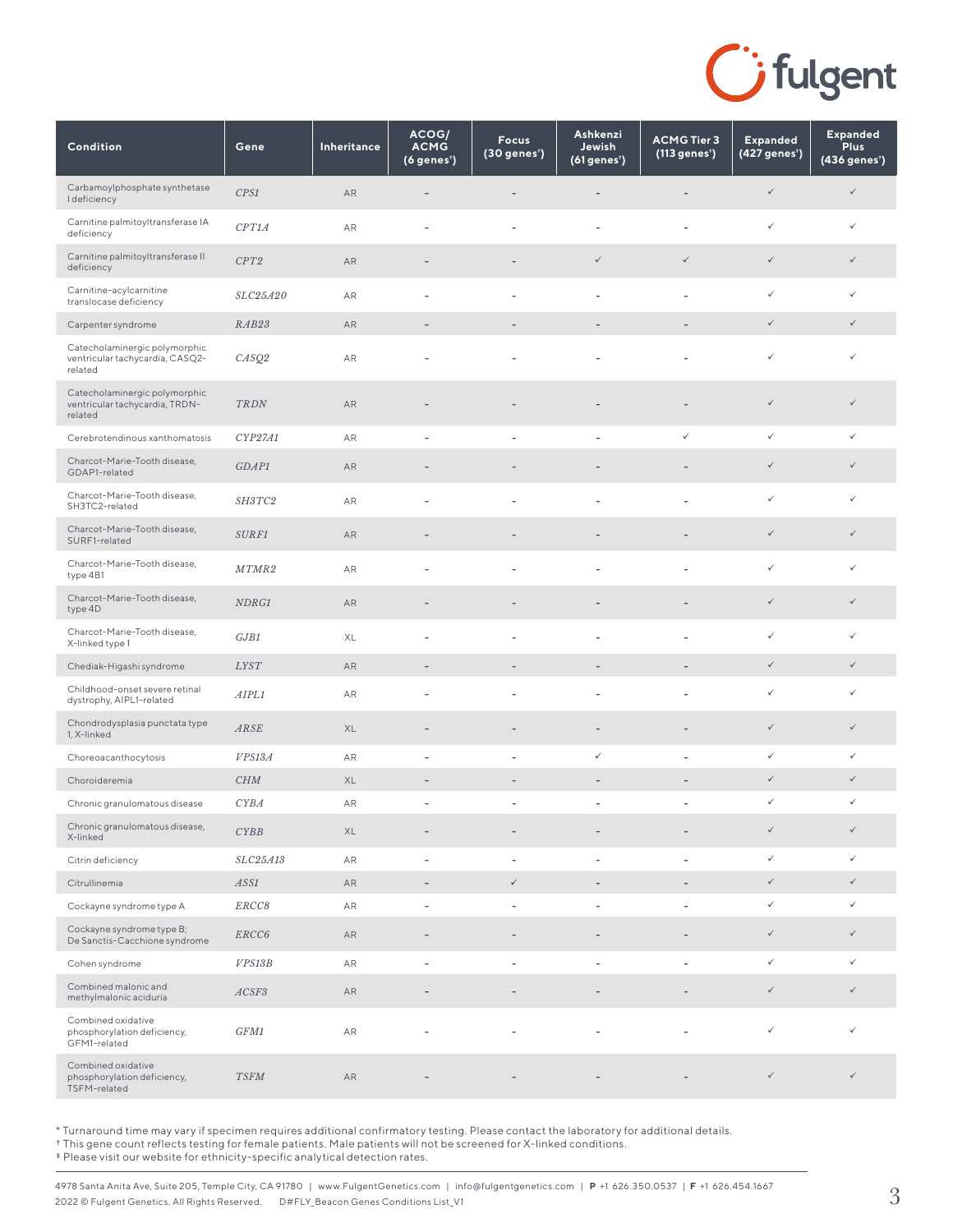

| Condition                                                                                    | Gene             | Inheritance | ACOG/<br><b>ACMG</b><br>(6 genes') | <b>Focus</b><br>(30 genes <sup>*</sup> ) | Ashkenzi<br>Jewish<br>(61 genes') | <b>ACMG Tier 3</b><br>(113 genes') | <b>Expanded</b><br>(427 genes') | <b>Expanded</b><br><b>Plus</b><br>(436 genes') |
|----------------------------------------------------------------------------------------------|------------------|-------------|------------------------------------|------------------------------------------|-----------------------------------|------------------------------------|---------------------------------|------------------------------------------------|
| Combined pituitary hormone<br>deficiency 2                                                   | PROP1            | AR          | $\overline{\phantom{m}}$           |                                          |                                   |                                    | $\checkmark$                    | $\checkmark$                                   |
| Combined pituitary hormone<br>deficiency 3                                                   | LHX3             | AR          | $\overline{\phantom{a}}$           |                                          |                                   | ٠                                  | $\checkmark$                    | ✓                                              |
| Congenital adrenal hyperplasia<br>due to 11-beta-hydroxylase<br>deficiency                   | CYP11B1          | AR          |                                    |                                          |                                   |                                    | $\checkmark$                    | $\checkmark$                                   |
| Congenital adrenal hyperplasia<br>due to 17-alpha-hydroxylase<br>deficiency                  | CYP17A1          | AR          |                                    |                                          |                                   |                                    | $\checkmark$                    | ✓                                              |
| Congenital adrenal hyperplasia<br>due to 21-hydroxylase deficiency                           | CYP21A2          | AR          |                                    |                                          |                                   | $\checkmark$                       | $\checkmark$                    | $\checkmark$                                   |
| Congenital adrenal hyperplasia<br>due to 3-beta-hydroxysteroid<br>dehydrogenase 2 deficiency | HSD3B2           | AR          |                                    |                                          |                                   |                                    | $\checkmark$                    | $\checkmark$                                   |
| Congenital adrenal hypoplasia,<br>X-linked                                                   | NR0B1            | XL          | $\overline{\phantom{m}}$           | $\overline{\phantom{a}}$                 | $\overline{\phantom{a}}$          | $\checkmark$                       | $\checkmark$                    | $\checkmark$                                   |
| Congenital amegakaryocytic<br>thrombocytopenia                                               | <b>MPL</b>       | AR          |                                    |                                          | $\checkmark$                      | ٠                                  | $\checkmark$                    | ✓                                              |
| Congenital disorder of<br>glycosylation type 1a                                              | PMM <sub>2</sub> | AR          |                                    | $\checkmark$                             | $\checkmark$                      | $\checkmark$                       | $\checkmark$                    | $\checkmark$                                   |
| Congenital disorder of<br>glycosylation type lb                                              | MPI              | AR          | $\overline{\phantom{a}}$           | $\overline{\phantom{a}}$                 | ä,                                | ÷,                                 | $\checkmark$                    | $\checkmark$                                   |
| Congenital disorder of<br>glycosylation type Ic                                              | ALG6             | AR          | $\overline{\phantom{a}}$           |                                          |                                   | ٠                                  | $\checkmark$                    | $\checkmark$                                   |
| Congenital hydrocephalus 1                                                                   | CCDC88C          | AR          | $\overline{\phantom{a}}$           |                                          |                                   | $\checkmark$                       | $\checkmark$                    | ✓                                              |
| Congenital hyperinsulinism;<br>Permanent neonatal diabetes<br>mellitus                       | KCNJ11           | AR          |                                    |                                          |                                   |                                    | $\checkmark$                    | $\checkmark$                                   |
| Congenital hypothyroidism,<br>TSHB-related                                                   | <b>TSHB</b>      | AR          | $\overline{\phantom{a}}$           | ÷.                                       |                                   | ٠                                  | $\checkmark$                    | $\checkmark$                                   |
| Congenital ichthyosis                                                                        | TGM1             | AR          | $\overline{\phantom{a}}$           |                                          |                                   | ٠                                  | $\checkmark$                    | $\checkmark$                                   |
| Congenital insensitivity to pain<br>with anhidrosis                                          | NTRK1            | AR          |                                    |                                          |                                   |                                    | $\checkmark$                    | ✓                                              |
| Congenital myasthenic syndrome,<br>CHRNE-related                                             | <b>CHRNE</b>     | AR          |                                    |                                          |                                   | $\checkmark$                       | $\checkmark$                    | $\checkmark$                                   |
| Congenital myasthenic syndrome,<br>RAPSN-related; Fetal akinesia<br>deformation sequence     | <b>RAPSN</b>     | AR          |                                    |                                          |                                   |                                    | $\checkmark$                    | ✓                                              |
| Congenital nephrotic syndrome,<br>type1                                                      | NPHS1            | AR          |                                    |                                          |                                   | $\checkmark$                       | $\checkmark$                    | $\checkmark$                                   |
| Congenital nephrotic syndrome,<br>type 2                                                     | NPHS2            | ${\sf AR}$  | $\overline{\phantom{a}}$           | ٠                                        |                                   | ٠                                  | $\checkmark$                    | ✓                                              |
| Congenital secretory chloride<br>diarrhea                                                    | SLC26A3          | AR          |                                    |                                          |                                   |                                    | $\checkmark$                    | ✓                                              |
| Congenital hypothyroidism,<br>DUOX2-related                                                  | DUOX2            | ${\sf AR}$  | $\overline{\phantom{a}}$           | $\overline{\phantom{a}}$                 | $\overline{\phantom{a}}$          | $\overline{a}$                     | $\checkmark$                    | ✓                                              |
| Congenital hypothyroidism,<br>DUOXA2-related                                                 | DUOXA2           | AR          | $\overline{\phantom{a}}$           | $\overline{\phantom{a}}$                 |                                   | $\qquad \qquad \blacksquare$       | $\checkmark$                    | $\checkmark$                                   |
| Corneal endothelial dystrophy                                                                | SLC4A11          | ${\sf AR}$  | $\overline{\phantom{a}}$           | $\overline{\phantom{a}}$                 |                                   | $\qquad \qquad \blacksquare$       | $\checkmark$                    | ✓                                              |
| Corticosterone methyloxidase<br>deficiency                                                   | CYP11B2          | AR          | $\overline{\phantom{a}}$           |                                          |                                   |                                    | $\checkmark$                    | $\checkmark$                                   |
| Costeff syndrome                                                                             | OPA3             | AR          | ÷,                                 | $\overline{\phantom{a}}$                 |                                   | ٠                                  | $\checkmark$                    | ✓                                              |
| Creatine deficiency syndrome                                                                 | SLC6A8           | XL          |                                    |                                          |                                   | $\checkmark$                       | $\checkmark$                    | $\checkmark$                                   |

† This gene count reflects testing for female patients. Male patients will not be screened for X-linked conditions.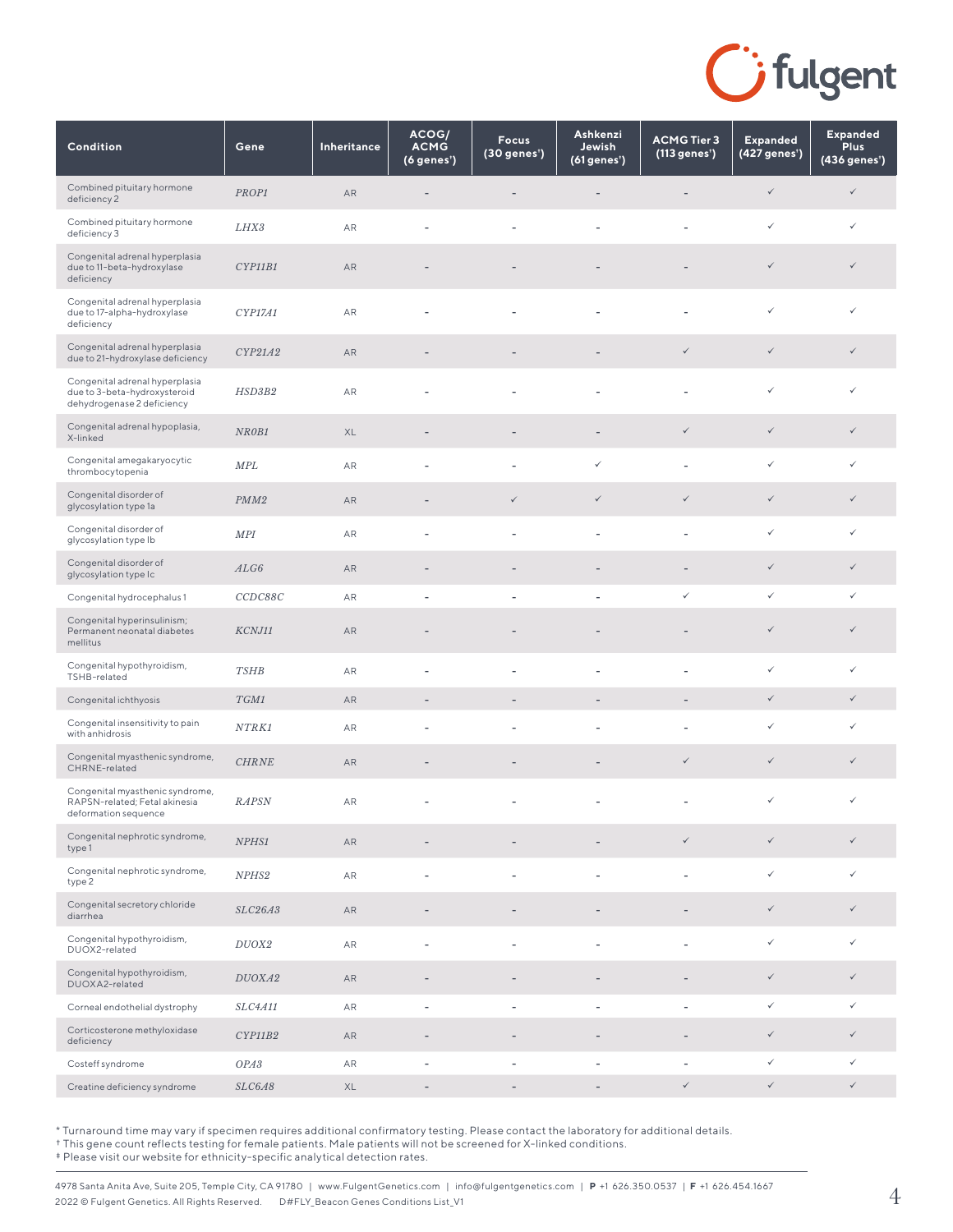

| Condition                                                                                  | Gene           | Inheritance | ACOG/<br><b>ACMG</b><br>(6 genes') | <b>Focus</b><br>(30 genes <sup>*</sup> ) | Ashkenzi<br>Jewish<br>(61 genes') | <b>ACMG Tier 3</b><br>(113 genes') | <b>Expanded</b><br>(427 genes') | <b>Expanded</b><br><b>Plus</b><br>(436 genes <sup>*</sup> ) |
|--------------------------------------------------------------------------------------------|----------------|-------------|------------------------------------|------------------------------------------|-----------------------------------|------------------------------------|---------------------------------|-------------------------------------------------------------|
| Crigler-Najjar syndrome                                                                    | UGT1A1         | AR          | $\qquad \qquad -$                  | $\overline{\phantom{0}}$                 | $\overline{\phantom{a}}$          | $\overline{\phantom{a}}$           | $\checkmark$                    | $\checkmark$                                                |
| Cystic fibrosis                                                                            | CFTR           | AR          | $\checkmark$                       | ✓                                        | ✓                                 | ✓                                  | $\checkmark$                    | ✓                                                           |
| Cystinosis                                                                                 | CTNS           | AR          | $\qquad \qquad -$                  | $\overline{\phantom{a}}$                 | $\overline{\phantom{0}}$          | $\overline{\phantom{a}}$           | $\checkmark$                    | $\checkmark$                                                |
| D-bifunctional protein deficiency                                                          | HSD17B4        | AR          | ÷                                  | ÷,                                       | ÷,                                | $\overline{\phantom{a}}$           | $\checkmark$                    | $\checkmark$                                                |
| Dent disease 2; Lowe syndrome                                                              | OCRL           | XL          | ٠                                  | ٠                                        |                                   |                                    | $\checkmark$                    | $\checkmark$                                                |
| Dihydrolipoamide dehydrogenase<br>deficiency                                               | DLD            | AR          | ٠                                  | ä,                                       | L.                                | ✓                                  | $\checkmark$                    | ✓                                                           |
| Dihydropyrimidine dehydrogenase<br>deficiency                                              | <b>DPYD</b>    | AR          |                                    |                                          | ✓                                 |                                    | $\checkmark$                    | ✓                                                           |
| Donnai-Barrow syndrome;<br>Faciooculoacousticorenal<br>syndrome                            | LRP2           | AR          |                                    |                                          |                                   | ✓                                  | $\checkmark$                    | ✓                                                           |
| Duchenne muscular dystrophy                                                                | DMD            | XL          | ÷,                                 | $\checkmark$                             | $\overline{\phantom{a}}$          | $\checkmark$                       | $\checkmark$                    | $\checkmark$                                                |
| Dyskeratosis congenita type 5                                                              | RTEL1          | AR          |                                    | ÷,                                       | ✓                                 |                                    | $\checkmark$                    | ✓                                                           |
| Dystrophic epidermolysis bullosa                                                           | COL7A1         | AR          | ٠                                  |                                          |                                   | $\checkmark$                       | $\checkmark$                    | $\checkmark$                                                |
| Ehlers-Danlos syndrome with<br>kyphoscoliosis, PLOD1-related                               | PLOD1          | AR          | ÷,                                 | ÷,                                       | $\overline{\phantom{0}}$          |                                    | $\checkmark$                    | ✓                                                           |
| Ehlers-Danlos syndrome,<br>autosomal recessive, due to<br>tenascin X deficiency            | <b>TNXB</b>    | AR          |                                    |                                          |                                   | $\checkmark$                       | $\checkmark$                    | $\checkmark$                                                |
| Ehlers-Danlos syndrome,<br>Dermatosparaxis type VIIC                                       | ADAMTS2        | AR          | L,                                 | L,                                       | ✓                                 |                                    | $\checkmark$                    | ✓                                                           |
| Ellis-van Creveld syndrome,<br>EVC-related; Weyers acrofacial<br>dysostosis, EVC-related   | EVC            | AR          |                                    |                                          |                                   |                                    | $\checkmark$                    | $\checkmark$                                                |
| Ellis-van Creveld syndrome,<br>EVC2-related; Weyers acrodental<br>dysostosis, EVC2-related | EVC2           | AR          |                                    |                                          |                                   | ✓                                  | $\checkmark$                    | ✓                                                           |
| Emery-Dreifuss muscular<br>dystrophy                                                       | <b>EMD</b>     | XL          | ٠                                  | ٠                                        | $\qquad \qquad -$                 | $\overline{\phantom{0}}$           | $\checkmark$                    | $\checkmark$                                                |
| Enhanced S-cone syndrome;<br>Retinitis pigmentosa 37                                       | NR2E3          | AR          | ٠                                  | ÷,                                       | ✓                                 |                                    | $\checkmark$                    | ✓                                                           |
| Ethylmalonic encephalopathy                                                                | ETHE1          | AR          | $\overline{\phantom{a}}$           | $\overline{\phantom{m}}$                 | $\qquad \qquad -$                 | $\overline{\phantom{a}}$           | $\checkmark$                    | $\checkmark$                                                |
| Fabry disease                                                                              | GLA            | XL          |                                    |                                          |                                   | ✓                                  | $\checkmark$                    | ✓                                                           |
| Factor V deficiency                                                                        | ${\it F5}$     | AR          |                                    |                                          |                                   |                                    | $\overline{\phantom{a}}$        | $\checkmark$                                                |
| Factor XI deficiency                                                                       | F11            | ${\sf AR}$  |                                    |                                          | ✓                                 |                                    | $\checkmark$                    | ✓                                                           |
| Familial dysautonomia                                                                      | ELP1 (IKBKAP)  | ${\sf AR}$  |                                    | $\checkmark$                             | $\checkmark$                      | $\checkmark$                       | $\checkmark$                    |                                                             |
| Familial hypercholesterolemia                                                              | <i>LDLRAP1</i> | ${\sf AR}$  | ۰                                  | i,                                       | $\overline{\phantom{0}}$          | $\overline{\phantom{a}}$           | $\overline{\phantom{a}}$        | ✓                                                           |
| Familial hyperinsulinism, ABCC8-<br>related                                                | ABCC8          | ${\sf AR}$  |                                    | $\overline{a}$                           | $\checkmark$                      | $\checkmark$                       | $\checkmark$                    | ✓                                                           |
| Familial lipoprotein lipase<br>deficiency                                                  | LPL            | ${\sf AR}$  | ÷,                                 | $\overline{\phantom{0}}$                 | $\overline{\phantom{0}}$          | $\overline{a}$                     | $\overline{\phantom{a}}$        | ✓                                                           |
| Familial Mediterranean fever                                                               | MEFV           | AR          | $\overline{\phantom{a}}$           | $\overline{\phantom{a}}$                 | $\checkmark$                      | $\overline{\phantom{a}}$           | $\checkmark$                    | $\checkmark$                                                |
| Fanconi anemia group A                                                                     | <b>FANCA</b>   | AR          | $\overline{a}$                     |                                          | $\overline{\phantom{0}}$          | $\overline{\phantom{a}}$           | $\checkmark$                    | ✓                                                           |
| Fanconi anemia group C                                                                     | FANCC          | ${\sf AR}$  | $\qquad \qquad -$                  | $\checkmark$                             | $\checkmark$                      | $\checkmark$                       | $\checkmark$                    | $\checkmark$                                                |
| Fanconi anemia group G                                                                     | <b>FANCG</b>   | AR          | $\overline{\phantom{m}}$           | $\qquad \qquad -$                        | $\overline{\phantom{a}}$          | $\overline{\phantom{a}}$           | $\checkmark$                    | $\checkmark$                                                |
| Fragile X syndrome                                                                         | FMR1           | XL          | $\checkmark$                       | $\checkmark$                             | $\checkmark$                      | $\checkmark$                       | $\checkmark$                    | $\checkmark$                                                |
| Fraser syndrome                                                                            | GRIP1          | AR          | $\overline{\phantom{a}}$           | $\qquad \qquad -$                        | $\overline{\phantom{a}}$          | $\checkmark$                       | $\checkmark$                    | $\checkmark$                                                |

† This gene count reflects testing for female patients. Male patients will not be screened for X-linked conditions.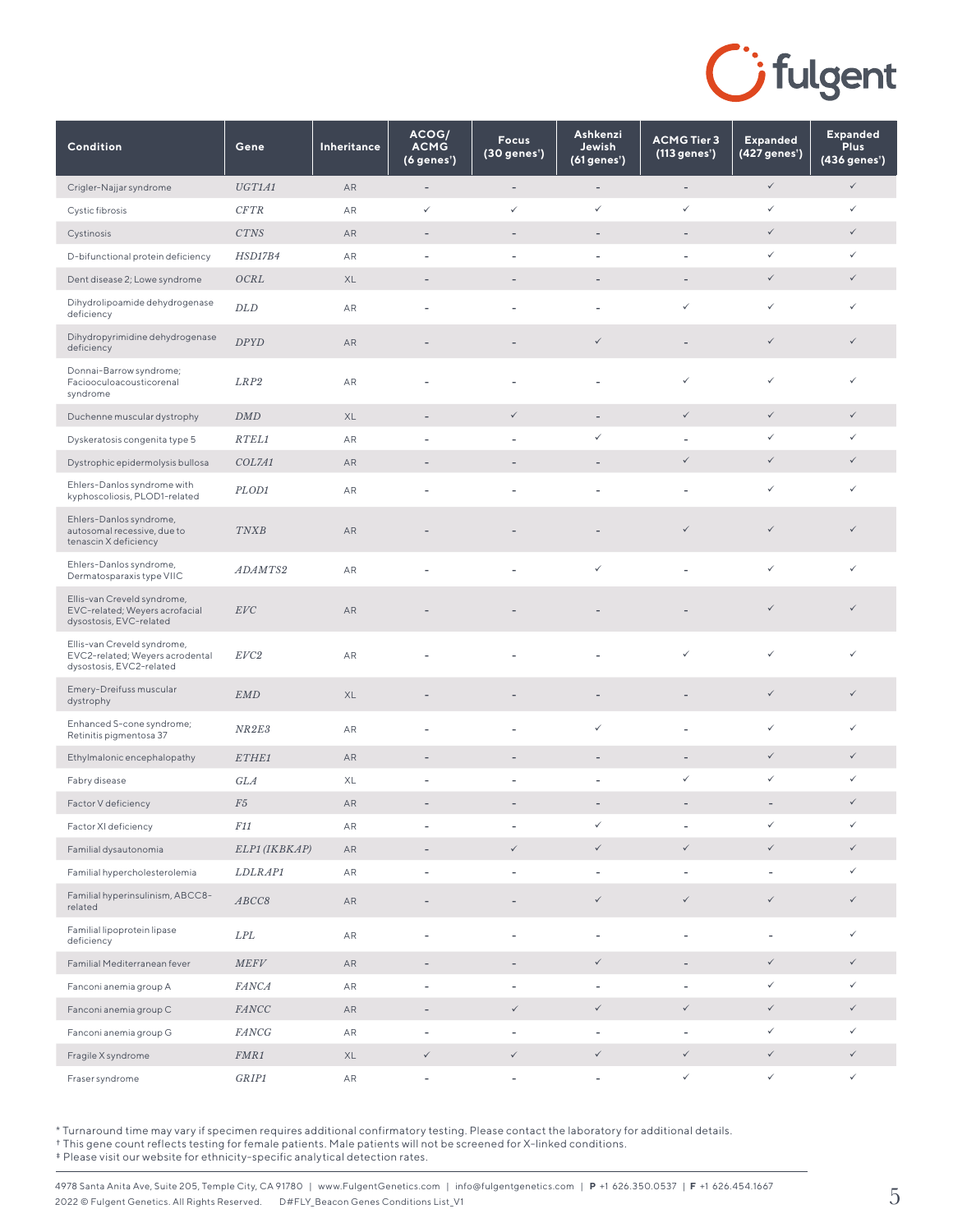

| Condition                                                                | Gene             | Inheritance | ACOG/<br><b>ACMG</b><br>(6 genes') | <b>Focus</b><br>$(30$ genes') | Ashkenzi<br>Jewish<br>(61 genes') | <b>ACMG Tier 3</b><br>(113 genes') | <b>Expanded</b><br>(427 genes') | <b>Expanded</b><br><b>Plus</b><br>(436 genes <sup>*</sup> ) |
|--------------------------------------------------------------------------|------------------|-------------|------------------------------------|-------------------------------|-----------------------------------|------------------------------------|---------------------------------|-------------------------------------------------------------|
| Friedreich ataxia                                                        | $\sqrt{F X N}$   | AR          | $\overline{\phantom{m}}$           | $\blacksquare$                | $\qquad \qquad -$                 | $\checkmark$                       | $\checkmark$                    | $\checkmark$                                                |
| Fumarase deficiency                                                      | FH               | AR          | ÷                                  | -                             | ٠                                 | $\qquad \qquad -$                  | $\checkmark$                    | $\checkmark$                                                |
| Galactokinase deficiency                                                 | GALK1            | AR          | ÷                                  | $\qquad \qquad -$             | $\overline{\phantom{0}}$          |                                    | $\checkmark$                    | ✓                                                           |
| Galactose epimerase deficiency                                           | GALE             | AR          | $\overline{\phantom{a}}$           | $\overline{\phantom{a}}$      | $\overline{\phantom{a}}$          | $\overline{\phantom{a}}$           | $\checkmark$                    | $\checkmark$                                                |
| Galactosemia                                                             | GALT             | AR          | $\overline{\phantom{a}}$           | $\checkmark$                  | ✓                                 | ✓                                  | $\checkmark$                    | $\checkmark$                                                |
| Gaucher disease                                                          | GBA              | AR          | $\overline{\phantom{a}}$           | $\checkmark$                  | $\checkmark$                      | $\checkmark$                       | $\checkmark$                    | $\checkmark$                                                |
| Gitelman syndrome                                                        | SLC12A3          | AR          | $\overline{\phantom{m}}$           | $\qquad \qquad -$             | $\overline{\phantom{0}}$          | $\qquad \qquad \blacksquare$       | $\checkmark$                    | ✓                                                           |
| Glucose-6-phosphate<br>dehydrogenase deficiency                          | G6PD             | XL          | ٠                                  | ٠                             |                                   |                                    | $\qquad \qquad -$               | ✓                                                           |
| Glutamate formiminotransferase<br>deficiency                             | <b>FTCD</b>      | AR          | ÷,                                 | ä,                            |                                   |                                    | $\checkmark$                    | $\checkmark$                                                |
| Glutaric aciduria IIA                                                    | <b>ETFA</b>      | AR          | ٠                                  | $\overline{\phantom{m}}$      | $\qquad \qquad -$                 | $\overline{\phantom{a}}$           | $\checkmark$                    | ✓                                                           |
| Glutaric aciduria IIB                                                    | <b>ETFB</b>      | AR          | ÷                                  | ÷,                            |                                   |                                    | $\checkmark$                    | $\checkmark$                                                |
| Glutaric aciduria IIC                                                    | <b>ETFDH</b>     | AR          | ٠                                  |                               |                                   |                                    | $\checkmark$                    | ✓                                                           |
| Glutaric aciduria, type I                                                | GCDH             | AR          | ٠                                  | ÷,                            | $\overline{a}$                    |                                    | $\checkmark$                    | ✓                                                           |
| Glycine encephalopathy, AMT-<br>related                                  | AMT              | AR          | ٠                                  |                               |                                   |                                    | $\checkmark$                    | ✓                                                           |
| Glycine encephalopathy, GLDC-<br>related                                 | GLDC             | AR          |                                    | Ĭ.                            | $\overline{a}$                    |                                    | $\checkmark$                    | ✓                                                           |
| Glycogen storage disease IV                                              | GBE1             | AR          | $\qquad \qquad -$                  | $\overline{\phantom{a}}$      | $\checkmark$                      | $\checkmark$                       | $\checkmark$                    | $\checkmark$                                                |
| Glycogen storage disease type III                                        | AGL              | AR          | ٠                                  | ÷,                            | $\overline{\phantom{0}}$          |                                    | $\checkmark$                    | ✓                                                           |
| Glycogen storage disease type V                                          | <b>PYGM</b>      | AR          | ٠                                  | $\overline{\phantom{a}}$      | $\overline{\phantom{a}}$          | $\overline{\phantom{a}}$           | $\checkmark$                    | ✓                                                           |
| Glycogen storage disease VII                                             | <b>PFKM</b>      | AR          | ÷                                  | $\overline{\phantom{a}}$      | ✓                                 |                                    | $\checkmark$                    | ✓                                                           |
| Glycogen Storage disease, type 1a                                        | G6PC             | AR          | $\overline{\phantom{a}}$           | $\checkmark$                  | $\checkmark$                      | $\checkmark$                       | $\checkmark$                    | $\checkmark$                                                |
| Glycogen storage disease, type Ib                                        | <i>SLC37A4</i>   | AR          | ۰                                  | i,                            | ÷,                                | ✓                                  | $\checkmark$                    | ✓                                                           |
| Guanidinoacetate<br>methyltransferase deficiency                         | <b>GAMT</b>      | AR          | ٠                                  | ٠                             |                                   |                                    | $\checkmark$                    | ✓                                                           |
| Gyrate atrophy of choroid and<br>retina                                  | OAT              | AR          |                                    |                               |                                   |                                    | ✓                               | ✓                                                           |
| Hartnup disorder                                                         | <b>SLC6A19</b>   | AR          | $\overline{\phantom{a}}$           | $\qquad \qquad -$             | $\qquad \qquad -$                 |                                    | $\checkmark$                    | $\checkmark$                                                |
| Hemochromatosis, HFE-related                                             | <b>HFE</b>       | AR          | $\overline{a}$                     | ÷                             |                                   |                                    | ÷,                              | $\checkmark$                                                |
| Hemochromatosis, type 2A                                                 | $HJV$ ( $HFE2$ ) | AR          | $\qquad \qquad -$                  |                               |                                   |                                    | $\checkmark$                    | $\checkmark$                                                |
| Hemochromatosis, type 3                                                  | TFR2             | AR          | ٠                                  | $\overline{\phantom{a}}$      | $\overline{\phantom{0}}$          | $\overline{\phantom{a}}$           | $\checkmark$                    | $\checkmark$                                                |
| Hemophagocytic<br>lymphohistiocytosis, familial, 2                       | PRF1             | AR          | $\qquad \qquad -$                  | $\overline{a}$                | $\overline{\phantom{0}}$          | $\checkmark$                       | $\checkmark$                    | $\checkmark$                                                |
| Hemophilia A                                                             | ${\cal F}8$      | XL          | $\overline{\phantom{a}}$           | $\overline{\phantom{a}}$      | $\overline{\phantom{a}}$          | ✓                                  | $\checkmark$                    | $\checkmark$                                                |
| Hemophilia B                                                             | ${\cal F}9$      | XL          | $\overline{\phantom{a}}$           | $\overline{\phantom{a}}$      | $\overline{\phantom{a}}$          | $\checkmark$                       | $\checkmark$                    | $\checkmark$                                                |
| Hepatocerebral mitochondrial<br>DNA depletion syndrome,<br>MPV17-related | MPV17            | AR          | ٠                                  |                               | $\overline{a}$                    |                                    | $\checkmark$                    |                                                             |
| Hereditary folate malabsorption                                          | SLC46A1          | ${\sf AR}$  | $\qquad \qquad -$                  | $\overline{a}$                | $\overline{\phantom{0}}$          | $\overline{\phantom{a}}$           | $\checkmark$                    | $\checkmark$                                                |
| Hereditary fructose intolerance                                          | <b>ALDOB</b>     | AR          | ۰                                  | ۰                             | $\overline{\phantom{0}}$          | ✓                                  | $\checkmark$                    | ✓                                                           |
| Hermansky-Pudlak syndrome 1                                              | $HPS1$           | AR          | ٠                                  |                               | -                                 | $\checkmark$                       | $\checkmark$                    | $\checkmark$                                                |
| Hermansky-Pudlak syndrome 3                                              | HPS3             | AR          | ÷                                  |                               | $\checkmark$                      | $\checkmark$                       | $\checkmark$                    | $\checkmark$                                                |

† This gene count reflects testing for female patients. Male patients will not be screened for X-linked conditions.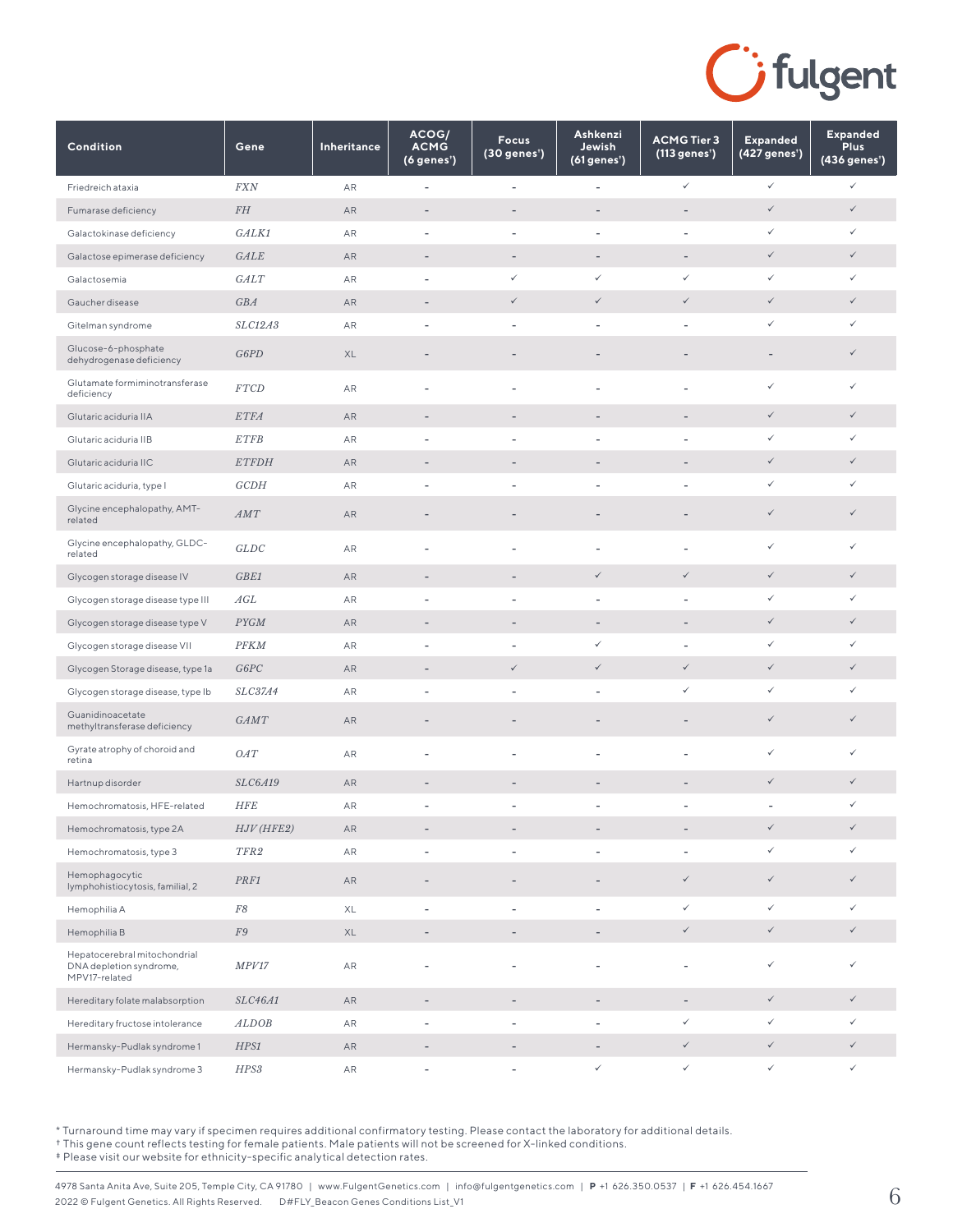

| Condition                                                                                  | Gene              | Inheritance | ACOG/<br><b>ACMG</b><br>(6 genes') | <b>Focus</b><br>(30 genes <sup>*</sup> ) | Ashkenzi<br>Jewish<br>(61 genes <sup>*</sup> ) | <b>ACMG Tier 3</b><br>(113 genes') | <b>Expanded</b><br>(427 genes <sup>*</sup> ) | <b>Expanded</b><br><b>Plus</b><br>$(436$ genes') |
|--------------------------------------------------------------------------------------------|-------------------|-------------|------------------------------------|------------------------------------------|------------------------------------------------|------------------------------------|----------------------------------------------|--------------------------------------------------|
| Holocarboxylase synthetase<br>deficiency                                                   | <b>HLCS</b>       | AR          |                                    |                                          |                                                |                                    | $\checkmark$                                 | ✓                                                |
| Homocystinuria due to<br>cystathionine beta-synthase<br>deficiency                         | CBS               | AR          |                                    |                                          |                                                |                                    | $\checkmark$                                 | $\checkmark$                                     |
| Homocystinuria-megaloblastic<br>anemia, cobalamin E type                                   | MTRR              | ${\sf AR}$  | ٠                                  | $\overline{\phantom{a}}$                 | $\overline{\phantom{a}}$                       | ✓                                  | $\checkmark$                                 | ✓                                                |
| Homocystinuria, MTHFR-related                                                              | <b>MTHFR</b>      | AR          | ٠                                  |                                          |                                                | $\overline{a}$                     | $\overline{\phantom{a}}$                     | $\checkmark$                                     |
| Hydrolethalus syndrome                                                                     | HYLS1             | AR          |                                    |                                          |                                                |                                    | ✓                                            | ✓                                                |
| Hyper IgM syndrome, X-linked                                                               | CD40LG            | XL          | ٠                                  | $\qquad \qquad -$                        |                                                | ٠                                  | $\checkmark$                                 | $\checkmark$                                     |
| Hyperimmunoglobulinemia D<br>syndrome                                                      | MVK               | AR          |                                    |                                          |                                                | ✓                                  | $\checkmark$                                 | ✓                                                |
| Hypermethioninemia due to<br>adenosine kinase deficiency                                   | ADK               | AR          |                                    |                                          |                                                |                                    | $\checkmark$                                 | $\checkmark$                                     |
| Hypermethioninemia<br>due to deficiency of<br>S-adenosylhomocysteine<br>hydrolase          | <b>AHCY</b>       | AR          |                                    |                                          |                                                |                                    | ✓                                            |                                                  |
| Hyperornithinemia-<br>hyperammonemia-<br>homocitrullinemia syndrome<br>(Triple H syndrome) | SLC25A15          | AR          |                                    |                                          |                                                |                                    | $\checkmark$                                 | $\checkmark$                                     |
| Hyperprolinemia type II                                                                    | ALDH4A1           | AR          | ÷,                                 | $\overline{\phantom{a}}$                 |                                                | ÷,                                 | $\checkmark$                                 | ✓                                                |
| Hypogonadotropic hypogonadism,<br>GNRHR-related                                            | <b>GNRHR</b>      | AR          | ٠                                  |                                          |                                                |                                    | $\checkmark$                                 | $\checkmark$                                     |
| Hypohidrotic ectodermal dysplasia                                                          | <b>EDA</b>        | XL          | ٠                                  | $\overline{\phantom{a}}$                 |                                                |                                    | ✓                                            | ✓                                                |
| Hypophosphatasia                                                                           | ALPL              | AR          | ٠                                  |                                          |                                                | ✓                                  | $\checkmark$                                 | $\checkmark$                                     |
| Inclusion body myopathy type 2<br>(Nonaka myopathy)                                        | GNE               | ${\sf AR}$  | ٠                                  | $\overline{\phantom{a}}$                 |                                                | L,                                 | $\checkmark$                                 | ✓                                                |
| Infantile neuroaxonal dystrophy                                                            | PLA2G6            | AR          | $\overline{\phantom{a}}$           | $\overline{\phantom{a}}$                 | $\overline{\phantom{m}}$                       | $\overline{a}$                     | $\checkmark$                                 | $\checkmark$                                     |
| Isovaleric acidemia                                                                        | IVD               | AR          | ٠                                  | $\checkmark$                             |                                                | ٠                                  | $\checkmark$                                 | ✓                                                |
| Joubert syndrome 2; Meckel<br>syndrome 2                                                   | TMEM216           | AR          |                                    | $\qquad \qquad -$                        | $\checkmark$                                   | $\checkmark$                       | $\checkmark$                                 | $\checkmark$                                     |
| Joubert syndrome 28; Meckel<br>syndrome 1; Bardet-Biedl<br>syndrome 13                     | MKS1              | AR          |                                    |                                          |                                                | ÷,                                 | $\checkmark$                                 | ✓                                                |
| Joubert syndrome 4; Senior-Løken<br>syndrome 1; Nephronophthisis                           | NPHP1             | ${\sf AR}$  |                                    |                                          |                                                |                                    | $\checkmark$                                 | $\checkmark$                                     |
| Joubert syndrome 9; Meckel<br>syndrome 6; COACH syndrome                                   | CC2D2A            | ${\sf AR}$  | $\blacksquare$                     | $\overline{\phantom{a}}$                 | $\overline{a}$                                 | ✓                                  | $\checkmark$                                 | ✓                                                |
| Joubert syndrome, AHI1-related                                                             | AHI1              | AR          | $\overline{\phantom{a}}$           |                                          |                                                | $\checkmark$                       | $\checkmark$                                 | $\checkmark$                                     |
| Joubert syndrome, ARL13B-<br>related                                                       | ARL13B            | AR          | ÷,                                 |                                          |                                                | ÷,                                 | $\checkmark$                                 | ✓                                                |
| Junctional epidermolysis bullosa,<br>LAMA3-related; Laryngo-onycho-<br>cutaneous syndrome  | LAMA3             | AR          |                                    |                                          |                                                |                                    | $\checkmark$                                 | $\checkmark$                                     |
| Junctional epidermolysis bullosa,<br>LAMB3-related                                         | LAMB <sub>3</sub> | ${\sf AR}$  | Ĭ.                                 | ÷,                                       |                                                | L,                                 | $\checkmark$                                 | $\checkmark$                                     |
| Junctional epidermolysis bullosa,<br>LAMC2-related                                         | LAMC <sub>2</sub> | AR          |                                    |                                          |                                                |                                    | $\checkmark$                                 | $\checkmark$                                     |
| Juvenile retinoschisis, X-linked                                                           | RS1               | XL          | $\overline{\phantom{a}}$           | $\overline{\phantom{a}}$                 | $\overline{\phantom{a}}$                       | $\checkmark$                       | $\checkmark$                                 | $\checkmark$                                     |
| Krabbe disease                                                                             | GALC              | ${\sf AR}$  | $\overline{\phantom{a}}$           | $\qquad \qquad -$                        | $\overline{\phantom{a}}$                       | $\overline{\phantom{a}}$           | $\checkmark$                                 | $\checkmark$                                     |

† This gene count reflects testing for female patients. Male patients will not be screened for X-linked conditions.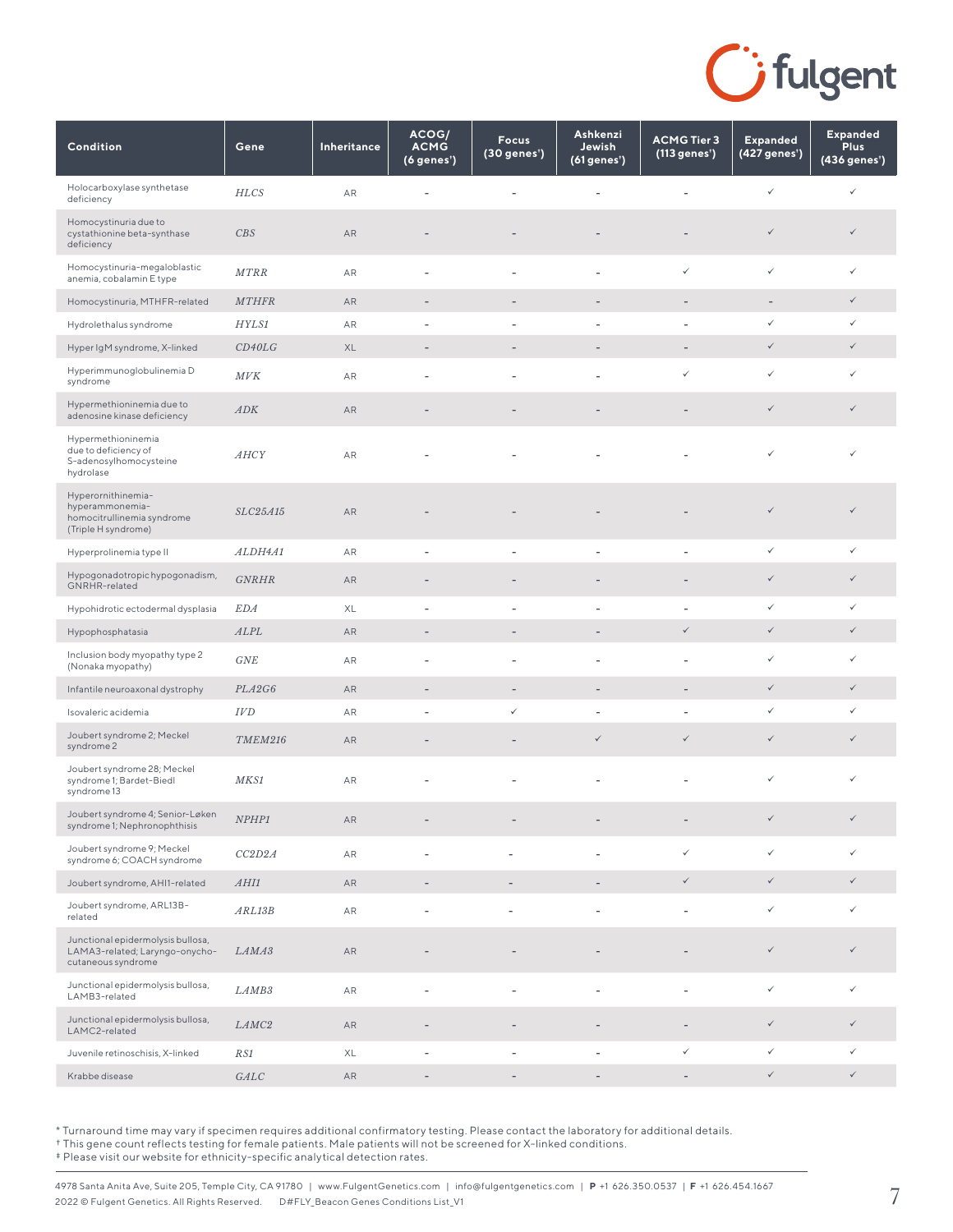

| Condition                                                                                                 | Gene            | Inheritance | ACOG/<br><b>ACMG</b><br>(6 genes') | <b>Focus</b><br>(30 genes <sup>*</sup> ) | Ashkenzi<br>Jewish<br>(61 genes') | <b>ACMG Tier 3</b><br>(113 genes') | <b>Expanded</b><br>(427 genes') | <b>Expanded</b><br><b>Plus</b><br>(436 genes <sup>*</sup> ) |
|-----------------------------------------------------------------------------------------------------------|-----------------|-------------|------------------------------------|------------------------------------------|-----------------------------------|------------------------------------|---------------------------------|-------------------------------------------------------------|
| L1 syndrome                                                                                               | L1CAM           | XL          | $\overline{\phantom{a}}$           | $\overline{\phantom{0}}$                 | $\qquad \qquad -$                 | $\checkmark$                       | $\checkmark$                    | $\checkmark$                                                |
| Leber congenital amaurosis 2;<br>Retinitis pigmentosa 20                                                  | RPE65           | AR          |                                    |                                          |                                   |                                    | $\checkmark$                    | $\checkmark$                                                |
| Leber congenital amaurosis 5                                                                              | LCA5            | AR          | $\overline{\phantom{m}}$           | -                                        | $\overline{a}$                    |                                    | $\checkmark$                    | $\checkmark$                                                |
| Leber congenital amaurosis 8;<br>Retinitis pigmentosa 12                                                  | CRB1            | AR          | ٠                                  | Ĭ.                                       | $\overline{a}$                    |                                    | $\checkmark$                    | $\checkmark$                                                |
| Leber congenital amaurosis type 13                                                                        | RDH12           | AR          | $\overline{a}$                     |                                          |                                   |                                    | $\checkmark$                    | $\checkmark$                                                |
| Leigh syndrome with Complex IV<br>deficiency                                                              | <b>LRPPRC</b>   | AR          | ÷,                                 | L,                                       | L,                                |                                    | $\checkmark$                    | $\checkmark$                                                |
| Lethal congenital contracture<br>syndrome 1                                                               | GLE1            | AR          | ٠                                  |                                          |                                   |                                    | $\checkmark$                    | $\checkmark$                                                |
| Leukoencephalopathy with<br>vanishing white matter                                                        | EIF2B5          | AR          | $\overline{a}$                     | L,                                       | L,                                |                                    | $\checkmark$                    | $\checkmark$                                                |
| Limb-girdle muscular dystrophy<br>type 2A                                                                 | CAPN3           | AR          | ٠                                  |                                          |                                   |                                    | $\checkmark$                    | $\checkmark$                                                |
| Limb-girdle muscular dystrophy<br>type 2B                                                                 | <b>DYSF</b>     | AR          |                                    |                                          |                                   |                                    | $\checkmark$                    | $\checkmark$                                                |
| Limb-girdle muscular dystrophy,<br>type 2C                                                                | SGCG            | AR          |                                    |                                          |                                   |                                    | $\checkmark$                    | $\checkmark$                                                |
| Limb-girdle muscular dystrophy,<br>type 2D                                                                | <b>SGCA</b>     | AR          | $\overline{a}$                     | ÷,                                       | ÷,                                | $\overline{\phantom{a}}$           | $\checkmark$                    | $\checkmark$                                                |
| Limb-girdle muscular dystrophy,<br>type 2E                                                                | SGCB            | AR          | ٠                                  |                                          |                                   |                                    | $\checkmark$                    | $\checkmark$                                                |
| Limb-girdle muscular dystrophy,<br>type 2F                                                                | SGCD            | AR          | ÷                                  | L,                                       | L,                                |                                    | $\checkmark$                    | $\checkmark$                                                |
| Limb-girdle muscular dystrophy,<br>type 2H; Bardet-Biedl syndrome 11                                      | TRIM32          | AR          | ٠                                  |                                          |                                   |                                    | $\checkmark$                    | $\checkmark$                                                |
| Lipoid congenital adrenal<br>hyperplasia                                                                  | <b>STAR</b>     | AR          | ٠                                  | Ĭ.                                       | Ĭ.                                |                                    | $\checkmark$                    | $\checkmark$                                                |
| Lissencephaly, X-linked                                                                                   | DCX             | XL          | $\overline{a}$                     | $\overline{a}$                           | $\qquad \qquad -$                 |                                    | $\checkmark$                    | $\checkmark$                                                |
| Liver failure, acute infantile                                                                            | TRMU            | AR          | $\overline{\phantom{a}}$           | $\overline{\phantom{0}}$                 | ÷,                                | $\overline{\phantom{a}}$           | $\checkmark$                    | $\checkmark$                                                |
| Long-chain 3-hydroxyacyl-<br>CoA dehydrogenase (LCHAD)<br>deficiency; Trifunctional protein<br>deficiency | <b>HADHA</b>    | AR          |                                    |                                          |                                   |                                    | $\checkmark$                    | $\checkmark$                                                |
| Lujan-Fryns syndrome, UPF3B-<br>related                                                                   | UPF3B           | XL          |                                    | ÷,                                       | ÷,                                |                                    | $\checkmark$                    | $\checkmark$                                                |
| Lujan-Fryns syndrome, ZDHHC9-<br>related                                                                  | ZDHHC9          | XL          |                                    |                                          |                                   |                                    | $\checkmark$                    | $\checkmark$                                                |
| Lysinuric protein intolerance                                                                             | SLC7A7          | AR          | $\overline{\phantom{m}}$           | ÷,                                       | $\overline{\phantom{0}}$          | $\overline{\phantom{a}}$           | $\checkmark$                    | $\checkmark$                                                |
| Lysosomal acid lipase deficiency                                                                          | <b>LIPA</b>     | AR          | $\overline{\phantom{m}}$           | $\overline{a}$                           | $\qquad \qquad -$                 |                                    | $\checkmark$                    | $\checkmark$                                                |
| Macular corneal dystrophy,<br>CHST6-related                                                               | CHST6           | ${\sf AR}$  | ÷,                                 | L,                                       | ÷,                                |                                    | $\checkmark$                    | $\checkmark$                                                |
| Maple syrup urine disease type la                                                                         | <b>BCKDHA</b>   | AR          | $\overline{\phantom{a}}$           | $\qquad \qquad -$                        | $\checkmark$                      | $\overline{\phantom{a}}$           | $\checkmark$                    | $\checkmark$                                                |
| Maple syrup urine disease type Ib                                                                         | <b>BCKDHB</b>   | AR          | ÷                                  | $\overline{a}$                           | ✓                                 | ✓                                  | $\checkmark$                    | $\checkmark$                                                |
| Maple syrup urine disease, type II                                                                        | $\cal{D}BT$     | AR          | $\overline{a}$                     | $\overline{\phantom{0}}$                 | $\overline{a}$                    | $\overline{\phantom{a}}$           | $\checkmark$                    | $\checkmark$                                                |
| Meckel syndrome 5; Joubert<br>syndrome 7; COACH syndrome                                                  | <b>RPGRIP1L</b> | AR          | $\overline{a}$                     | L,                                       | ÷,                                |                                    | $\checkmark$                    | $\checkmark$                                                |
| Medium-chain acyl-CoA<br>dehydrogenase (MCAD)<br>deficiency                                               | ACADM           | AR          |                                    | $\checkmark$                             |                                   | $\checkmark$                       | $\checkmark$                    | ✓                                                           |

† This gene count reflects testing for female patients. Male patients will not be screened for X-linked conditions.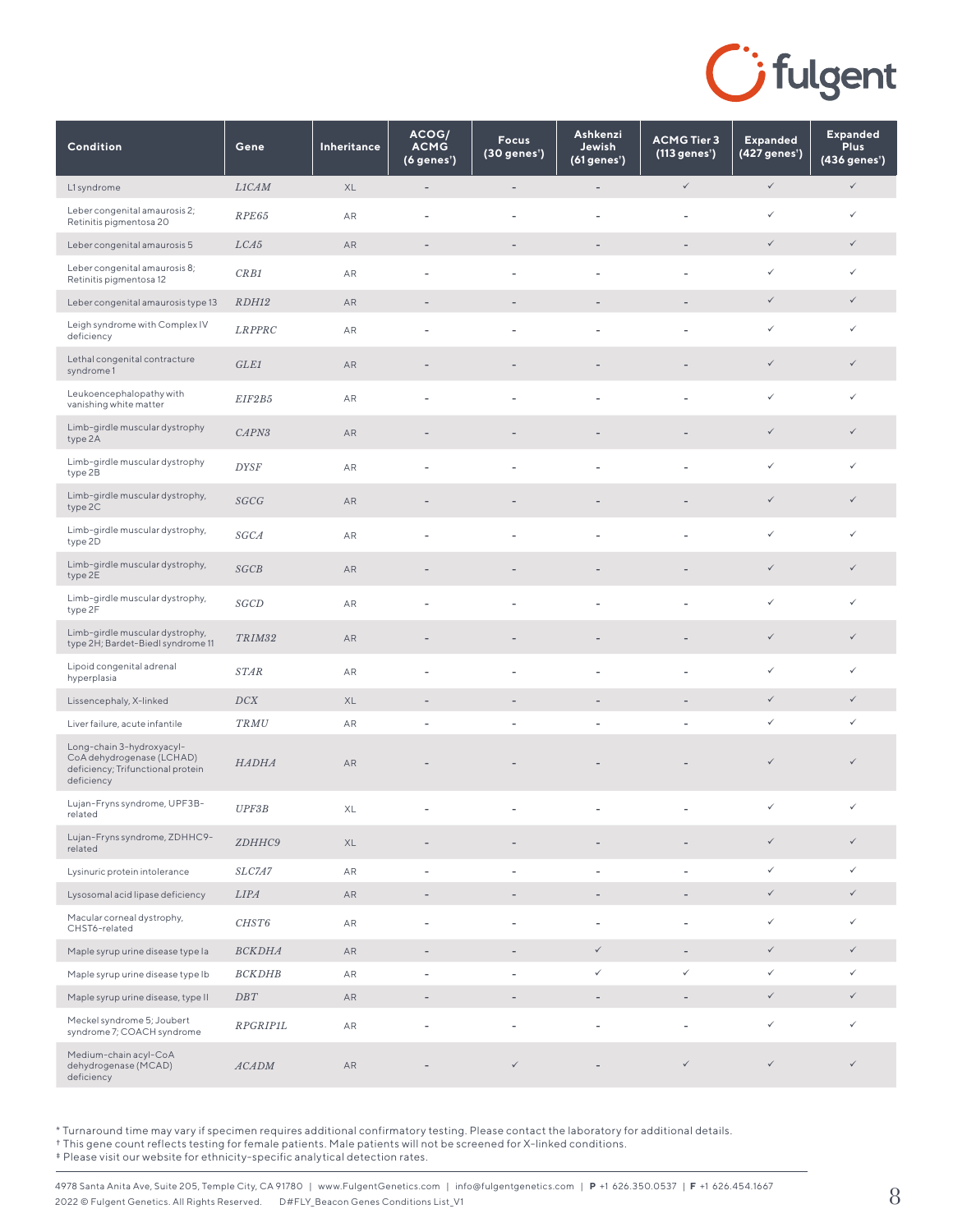

| Condition                                                                  | Gene                                  | Inheritance | ACOG/<br><b>ACMG</b><br>(6 genes') | <b>Focus</b><br>(30 genes') | Ashkenzi<br>Jewish<br>(61 genes') | <b>ACMG Tier 3</b><br>(113 genes') | <b>Expanded</b><br>(427 genes') | <b>Expanded</b><br><b>Plus</b><br>(436 genes') |
|----------------------------------------------------------------------------|---------------------------------------|-------------|------------------------------------|-----------------------------|-----------------------------------|------------------------------------|---------------------------------|------------------------------------------------|
| Megalencephalic<br>leukoencephalopathy with<br>subcortical cysts           | MLC1                                  | AR          |                                    |                             |                                   | $\checkmark$                       | $\checkmark$                    | $\checkmark$                                   |
| Menkes disease                                                             | ATP7A                                 | XL          | ÷                                  | $\overline{\phantom{a}}$    | ÷,                                | $\qquad \qquad \blacksquare$       | ✓                               | $\checkmark$                                   |
| Mental retardation, X-linked,<br>associated with fragile site FRAXE        | AFF2                                  | XL          | $\overline{a}$                     |                             |                                   | $\checkmark$                       | $\checkmark$                    | $\checkmark$                                   |
| Metachromatic leukodystrophy                                               | <b>ARSA</b>                           | AR          | ÷                                  | ÷,                          | L,                                | ✓                                  | $\checkmark$                    | ✓                                              |
| Metachromatic leukodystrophy<br>due to saposin-b deficiency                | <b>PSAP</b>                           | AR          |                                    |                             |                                   |                                    | $\checkmark$                    | $\checkmark$                                   |
| Methylmalonic acidemia, MUT-<br>related                                    | MUT                                   | AR          |                                    |                             |                                   | ✓                                  | $\checkmark$                    | $\checkmark$                                   |
| Methylmalonic aciduria and<br>homocystinuria, cbIC type                    | <b>MMACHC</b>                         | AR          | $\overline{a}$                     | $\checkmark$                | L,                                | $\checkmark$                       | $\checkmark$                    | $\checkmark$                                   |
| Methylmalonic aciduria and<br>homocystinuria, cbID type                    | <b>MMADHC</b>                         | AR          | ÷,                                 | L,                          |                                   | L,                                 | $\checkmark$                    | ✓                                              |
| Methylmalonic aciduria and<br>homocystinuria, cblF type                    | LMBRD1                                | AR          | $\overline{\phantom{m}}$           |                             |                                   | $\overline{\phantom{m}}$           | $\checkmark$                    | $\checkmark$                                   |
| Methylmalonic aciduria and<br>homocystinuria, cblJ type                    | ABCD4                                 | AR          | $\overline{\phantom{a}}$           | $\overline{\phantom{a}}$    | $\overline{\phantom{0}}$          | $\overline{\phantom{a}}$           | ✓                               | ✓                                              |
| Methylmalonic aciduria, cblA type                                          | <b>MMAA</b>                           | ${\sf AR}$  | $\overline{a}$                     | $\overline{\phantom{m}}$    |                                   |                                    | $\checkmark$                    | $\checkmark$                                   |
| Methylmalonic aciduria, cblB type                                          | <b>MMAB</b>                           | AR          | ٠                                  | ÷,                          |                                   |                                    | ✓                               | $\checkmark$                                   |
| Methylmalonyl-CoA epimerase<br>deficiency                                  | MCEE                                  | AR          | $\overline{a}$                     |                             |                                   |                                    | $\checkmark$                    | $\checkmark$                                   |
| Microcephaly, primary autosomal<br>recessive, 1                            | MCPH1                                 | AR          | $\overline{a}$                     | L,                          | L,                                | ✓                                  | $\checkmark$                    | ✓                                              |
| Microphthalmia with or without<br>coloboma                                 | VSX2                                  | AR          | $\overline{\phantom{a}}$           | $\qquad \qquad -$           | $\qquad \qquad -$                 | $\overline{\phantom{a}}$           | $\checkmark$                    | $\checkmark$                                   |
| Microphthalmia, isolated 3                                                 | RAX                                   | ${\sf AR}$  | $\blacksquare$                     | $\overline{\phantom{a}}$    | $\overline{\phantom{a}}$          | $\overline{\phantom{a}}$           | $\checkmark$                    | $\checkmark$                                   |
| Mitochondrial complex I<br>deficiency (Leigh syndrome),<br>NDUFAF5-related | NDUFAF5                               | AR          |                                    |                             |                                   |                                    | $\checkmark$                    | $\checkmark$                                   |
| Mitochondrial complex I<br>deficiency (Leigh syndrome),<br>NDUFS6-related  | NDUFS6                                | ${\sf AR}$  |                                    |                             | $\checkmark$                      |                                    | $\checkmark$                    | $\checkmark$                                   |
| Mitochondrial complex IV<br>deficiency, nuclear type 2                     | SCO <sub>2</sub>                      | ${\sf AR}$  |                                    |                             |                                   | $\checkmark$                       | $\checkmark$                    | $\checkmark$                                   |
| Mitochondrial myopathy and<br>sideroblastic anemia 1                       | ${\cal P} {\cal U} {\cal S} {\cal I}$ | ${\sf AR}$  |                                    |                             |                                   |                                    | $\checkmark$                    | ✓                                              |
| Mitochondrial<br>neurogastrointestinal<br>encephalopathy (MNGIE) disease   | <b>TYMP</b>                           | ${\sf AR}$  |                                    |                             |                                   |                                    | $\checkmark$                    | $\checkmark$                                   |
| Mucolipidosis III alpha/beta;<br>Mucolipidosis II alpha/beta               | GNPTAB                                | ${\sf AR}$  | ÷,                                 | ÷,                          | $\overline{\phantom{a}}$          | $\checkmark$                       | $\checkmark$                    | $\checkmark$                                   |
| Mucolipidosis III gamma                                                    | GNPTG                                 | ${\sf AR}$  | $\overline{a}$                     |                             |                                   |                                    | $\checkmark$                    | $\checkmark$                                   |
| Mucolipidosis IV                                                           | MCOLN1                                | AR          | $\overline{\phantom{m}}$           | ÷,                          | $\checkmark$                      | ✓                                  | ✓                               | ✓                                              |
| Mucopolysaccharidosis IIIA<br>(Sanfilippo syndrome A)                      | SGSH                                  | ${\sf AR}$  |                                    |                             |                                   |                                    | $\checkmark$                    | $\checkmark$                                   |
| Mucopolysaccharidosis IIID<br>(Sanfilippo syndrome D)                      | <b>GNS</b>                            | ${\sf AR}$  | ÷,                                 | L,                          | L,                                |                                    | $\checkmark$                    | $\checkmark$                                   |
| Mucopolysaccharidosis IVA<br>(Morquio syndrome A)                          | <b>GALNS</b>                          | AR          | $\overline{a}$                     | $\qquad \qquad -$           |                                   |                                    | $\checkmark$                    | $\checkmark$                                   |
| Mucopolysaccharidosis type II<br>(Hunter syndrome)                         | <b>IDS</b>                            | XL          |                                    |                             |                                   |                                    | $\checkmark$                    | $\checkmark$                                   |

† This gene count reflects testing for female patients. Male patients will not be screened for X-linked conditions.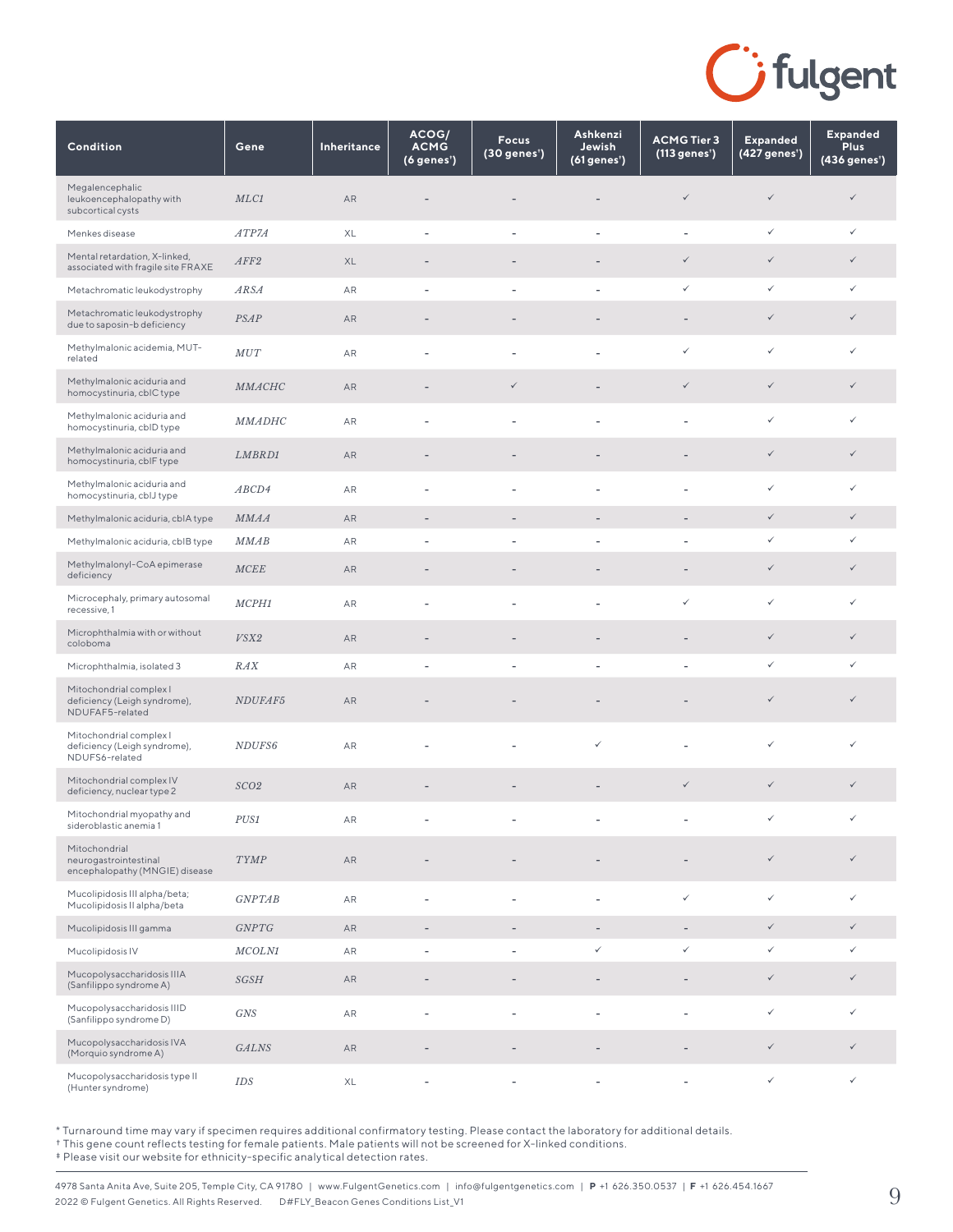

| Condition                                                                                                 | Gene              | Inheritance | ACOG/<br><b>ACMG</b><br>(6 genes') | <b>Focus</b><br>(30 genes') | Ashkenzi<br>Jewish<br>(61 genes') | <b>ACMG Tier 3</b><br>(113 genes') | <b>Expanded</b><br>(427 genes') | <b>Expanded</b><br><b>Plus</b><br>$(436$ genes') |
|-----------------------------------------------------------------------------------------------------------|-------------------|-------------|------------------------------------|-----------------------------|-----------------------------------|------------------------------------|---------------------------------|--------------------------------------------------|
| Mucopolysaccharidosis type IIIB<br>(Sanfilippo syndrome B)                                                | NAGLU             | AR          |                                    |                             |                                   |                                    | $\checkmark$                    | ✓                                                |
| Mucopolysaccharidosis type IIIC<br>(Sanfilippo syndrome C)                                                | <b>HGSNAT</b>     | AR          | ٠                                  |                             |                                   | $\overline{\phantom{a}}$           | $\checkmark$                    | $\checkmark$                                     |
| Mucopolysaccharidosis type IVB<br>(Morquio syndrome B); GM1-<br>gangliosidosis                            | GLB1              | AR          |                                    |                             |                                   | ÷,                                 | $\checkmark$                    | ✓                                                |
| Mucopolysaccharidosis type IX                                                                             | HYAL1             | AR          | $\overline{\phantom{a}}$           |                             | $\qquad \qquad -$                 | $\qquad \qquad -$                  | $\checkmark$                    | $\checkmark$                                     |
| Mucopolysaccharidosis type VI<br>(Maroteaux-Lamy syndrome)                                                | ARSB              | AR          |                                    |                             |                                   | ÷,                                 | $\checkmark$                    | $\checkmark$                                     |
| Mucopolysaccharidosis type VII                                                                            | GUSB              | AR          | $\overline{\phantom{a}}$           | $\overline{\phantom{a}}$    | $\overline{\phantom{a}}$          | $\overline{\phantom{a}}$           | $\checkmark$                    | $\checkmark$                                     |
| Mucopolysaccharidosis, type I<br>(Hurler syndrome)                                                        | <b>IDUA</b>       | AR          | ÷,                                 | $\checkmark$                | $\overline{a}$                    | $\checkmark$                       | $\checkmark$                    | $\checkmark$                                     |
| Multiple pterygium syndrome                                                                               | <b>CHRNG</b>      | AR          | $\overline{\phantom{a}}$           | $\qquad \qquad -$           | $\overline{\phantom{a}}$          | $\overline{a}$                     | $\checkmark$                    | $\checkmark$                                     |
| Multiple sulfatase deficiency                                                                             | SUMF1             | AR          | ٠                                  | $\overline{\phantom{a}}$    | $\checkmark$                      |                                    | ✓                               | $\checkmark$                                     |
| Muscular dystrophy-<br>dystroglycanopathy, FKRP-related                                                   | <b>FKRP</b>       | AR          |                                    |                             |                                   | ✓                                  | $\checkmark$                    | $\checkmark$                                     |
| Muscular dystrophy-<br>dystroglycanopathy, FKTN-<br>related; Fukuyama congenital<br>muscular dystrophy    | <b>FKTN</b>       | AR          |                                    |                             | ✓                                 | ✓                                  | $\checkmark$                    | ✓                                                |
| Muscular dystrophy-<br>dystroglycanopathy, POMT1-<br>related                                              | POMT1             | AR          |                                    |                             |                                   |                                    | $\checkmark$                    | $\checkmark$                                     |
| Muscular dystrophy-<br>dystroglycanopathy, POMT2-<br>related                                              | POMT <sub>2</sub> | AR          |                                    |                             |                                   |                                    | $\checkmark$                    | ✓                                                |
| Muscular dystrophy-<br>dystroglycanopathy; Retinitis<br>pigmentosa 76                                     | POMGNT1           | AR          |                                    |                             |                                   |                                    | $\checkmark$                    | $\checkmark$                                     |
| Muscular dystrophy, LAMA2-<br>related                                                                     | LAMA2             | AR          | ÷,                                 |                             | $\overline{\phantom{a}}$          | ÷,                                 | $\checkmark$                    | $\checkmark$                                     |
| Myotonia congenita, autosomal<br>dominant; Myotonia congenita,<br>autosomal recessive, Myotonia<br>levior | CLCN1             | AR          |                                    |                             |                                   | ✓                                  | $\checkmark$                    | $\checkmark$                                     |
| Myotubular myopathy, X-linked                                                                             | MTM1              | XL          | $\overline{\phantom{a}}$           | $\overline{\phantom{a}}$    | $\overline{\phantom{a}}$          | $\overline{\phantom{a}}$           | $\checkmark$                    | $\checkmark$                                     |
| N-acetylglutamate synthase<br>deficiency                                                                  | <b>NAGS</b>       | AR          |                                    |                             |                                   | ٠                                  | $\checkmark$                    | $\checkmark$                                     |
| Nemaline myopathy                                                                                         | NEB               | AR          |                                    |                             | ✓                                 |                                    | ✓                               | ✓                                                |
| Nephrogenic diabetes insipidus                                                                            | AQP2              | AR          |                                    |                             |                                   |                                    | $\checkmark$                    | $\checkmark$                                     |
| Neuronal ceroid lipofuscinosis,<br>CLN3-related                                                           | CLN3              | AR          |                                    | ✓                           |                                   |                                    | $\checkmark$                    | ✓                                                |
| Neuronal ceroid lipofuscinosis,<br>CLN5-related                                                           | CLN5              | AR          |                                    |                             |                                   |                                    | $\checkmark$                    | $\checkmark$                                     |
| Neuronal ceroid lipofuscinosis,<br>CLN6-related                                                           | CLN6              | AR          | ÷,                                 | $\overline{\phantom{a}}$    | $\overline{\phantom{a}}$          | ÷,                                 | $\checkmark$                    | ✓                                                |
| Neuronal ceroid lipofuscinosis,<br>CLN8-related                                                           | CLN8              | AR          |                                    |                             |                                   |                                    | $\checkmark$                    | $\checkmark$                                     |
| Neuronal ceroid lipofuscinosis,<br>MFSD8-related                                                          | MFSD8             | AR          | ÷,                                 | $\overline{a}$              |                                   | L                                  | $\checkmark$                    | ✓                                                |
| Neuronal ceroid lipofuscinosis,<br>PPT1-related                                                           | PPT1              | AR          | $\overline{\phantom{a}}$           | $\overline{\phantom{a}}$    | $\overline{\phantom{a}}$          | $\overline{\phantom{a}}$           | $\checkmark$                    | $\checkmark$                                     |

† This gene count reflects testing for female patients. Male patients will not be screened for X-linked conditions.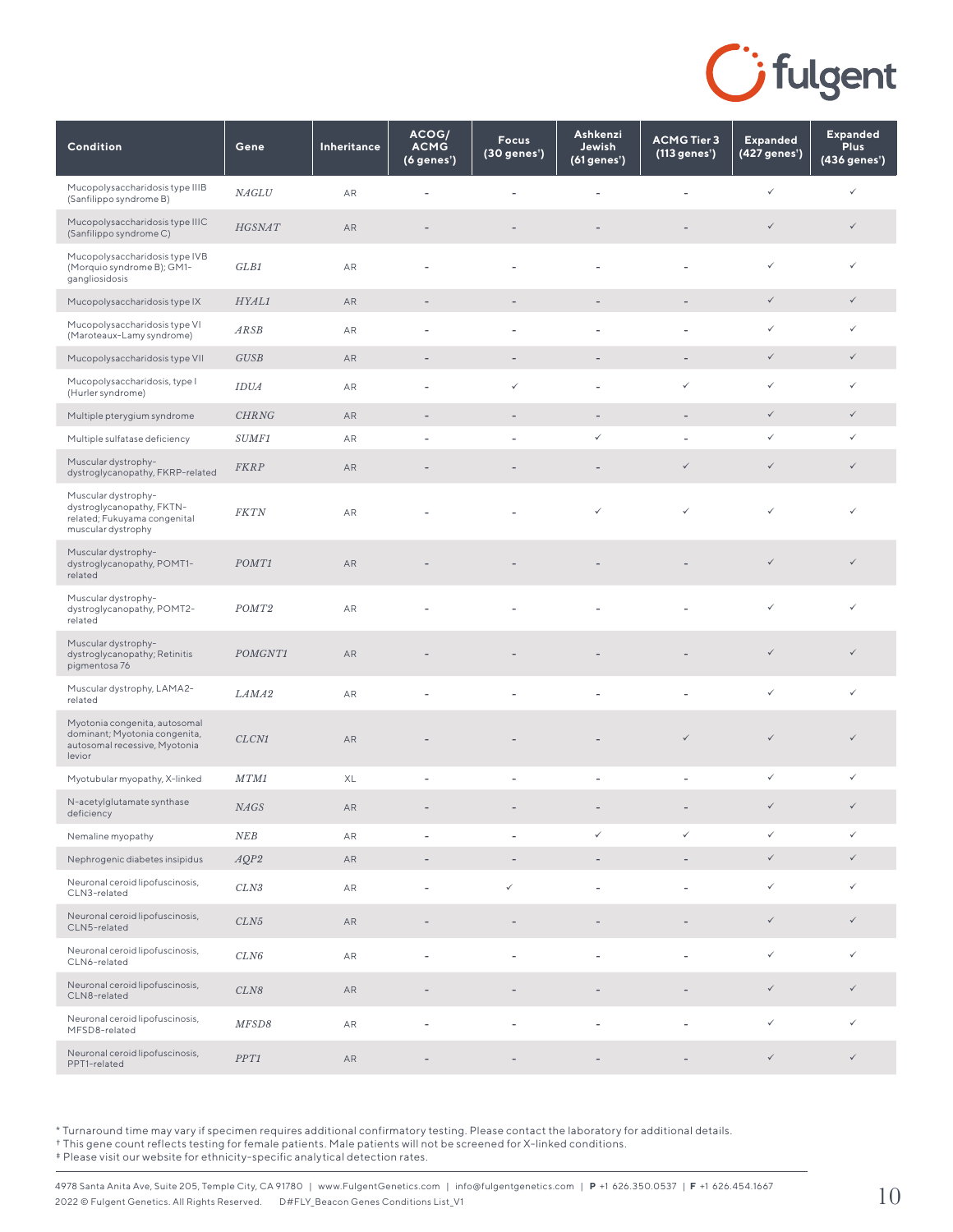

| Condition                                                                 | Gene                          | <b>Inheritance</b> | ACOG/<br><b>ACMG</b><br>(6 genes') | <b>Focus</b><br>(30 genes') | Ashkenzi<br>Jewish<br>(61 genes') | <b>ACMG Tier 3</b><br>(113 genes') | <b>Expanded</b><br>(427 genes') | <b>Expanded</b><br><b>Plus</b><br>$(436$ genes <sup>†</sup> ) |
|---------------------------------------------------------------------------|-------------------------------|--------------------|------------------------------------|-----------------------------|-----------------------------------|------------------------------------|---------------------------------|---------------------------------------------------------------|
| Neuronal ceroid lipofuscinosis,<br>TPP1-related                           | TPP1                          | AR                 |                                    |                             |                                   |                                    | $\checkmark$                    | $\checkmark$                                                  |
| Niemann-Pick disease, type A/B                                            | SMPD1                         | AR                 | ÷,                                 | $\checkmark$                | $\checkmark$                      | $\checkmark$                       | $\checkmark$                    | $\checkmark$                                                  |
| Niemann-Pick disease, type C1                                             | NPC1                          | AR                 | ٠                                  |                             |                                   |                                    | $\checkmark$                    | $\checkmark$                                                  |
| Niemann-Pick disease, type C2                                             | NPC <sub>2</sub>              | AR                 |                                    |                             |                                   |                                    | ✓                               | ✓                                                             |
| Nijmegen breakage syndrome                                                | NBN                           | AR                 | ٠                                  | $\overline{\phantom{a}}$    |                                   | ٠                                  | $\checkmark$                    | $\checkmark$                                                  |
| Non-syndromic hearing loss,<br>MYO7A-related; Usher syndrome,<br>type 1B  | <i>MYO7A</i>                  | AR                 |                                    |                             |                                   |                                    | ✓                               | ✓                                                             |
| Non-syndromic hearing loss,<br>PCDH15-related; Usher syndrome,<br>type 1F | PCDH15                        | AR/Digenic         |                                    |                             | $\checkmark$                      | $\checkmark$                       | $\checkmark$                    | $\checkmark$                                                  |
| Non-syndromic hearing loss,<br>USH1C-related; Usher syndrome,<br>type IC  | <b>USH1C</b>                  | AR                 |                                    |                             |                                   |                                    | $\checkmark$                    | ✓                                                             |
| Nonsyndromic hearing loss, GJB2-<br>related                               | GJB2                          | AR                 |                                    |                             | $\checkmark$                      | ✓                                  | $\checkmark$                    | $\checkmark$                                                  |
| Nonsyndromic hearing loss, GJB6-<br>related                               | GJB6                          | AR                 | ٠                                  | $\overline{a}$              | $\overline{a}$                    | $\overline{a}$                     | $\checkmark$                    | ✓                                                             |
| Nonsyndromic hearing loss,<br>LOXHD1-related                              | LOXHD1                        | AR                 |                                    |                             | $\checkmark$                      |                                    | $\checkmark$                    | $\checkmark$                                                  |
| Nonsyndromic hearing loss,<br>OTOF-related                                | <b>OTOF</b>                   | AR                 |                                    |                             |                                   |                                    | $\checkmark$                    | ✓                                                             |
| Norrie disease                                                            | NDP                           | XL                 | $\overline{\phantom{a}}$           | $\qquad \qquad -$           | $\qquad \qquad -$                 | $\overline{\phantom{a}}$           | $\checkmark$                    | $\checkmark$                                                  |
| Omenn syndrome, RAG1-related                                              | RAG1                          | AR                 |                                    | $\overline{a}$              |                                   | ٠                                  | $\checkmark$                    | ✓                                                             |
| Omenn syndrome, RAG2-related                                              | RAG2                          | AR                 | $\overline{\phantom{a}}$           | $\overline{\phantom{a}}$    | $\overline{\phantom{a}}$          | $\overline{a}$                     | $\checkmark$                    | $\checkmark$                                                  |
| Opitz GBBB syndrome, type I                                               | MID1                          | XL                 | ٠                                  | $\overline{a}$              | $\overline{\phantom{a}}$          | ✓                                  | $\checkmark$                    | ✓                                                             |
| Ornithine transcarbamylase<br>deficiency                                  | OTC                           | XL                 | ٠                                  | $\overline{a}$              |                                   | ✓                                  | $\checkmark$                    | $\checkmark$                                                  |
| Osteogenesis imperfecta, type VIII                                        | P3H1                          | AR                 | ÷                                  | $\overline{a}$              | $\overline{\phantom{a}}$          | ÷,                                 | $\checkmark$                    | $\checkmark$                                                  |
| Osteopetrosis, TCIRG1-related                                             | TCIRG1                        | AR                 | $\overline{\phantom{a}}$           | $\qquad \qquad -$           | $\checkmark$                      | $\overline{\phantom{a}}$           | $\checkmark$                    | $\checkmark$                                                  |
| Pantothenate kinase-associated<br>neurodegeneration                       | PANK2                         | AR                 |                                    |                             |                                   |                                    | $\checkmark$                    | ✓                                                             |
| Pendred syndrome                                                          | SLC26A4                       | AR                 | ٠                                  | $\overline{a}$              | $\overline{\phantom{a}}$          | $\checkmark$                       | $\checkmark$                    | $\checkmark$                                                  |
| Peroxisomal acyl-CoA oxidase<br>deficiency                                | $\mathcal{A} \mathcal{CO} X1$ | AR                 |                                    |                             |                                   |                                    | $\checkmark$                    | . /                                                           |
| Phenylalanine hydroxylase<br>deficiency (Phenylketonuria)                 | PAH                           | AR                 | $\checkmark$                       | $\checkmark$                | $\checkmark$                      | $\checkmark$                       | $\checkmark$                    | $\checkmark$                                                  |
| Phosphoglycerate dehydrogenase<br>deficiency                              | PHGDH                         | ${\sf AR}$         | $\overline{\phantom{a}}$           | $\overline{\phantom{a}}$    | $\checkmark$                      | $\qquad \qquad \blacksquare$       | $\checkmark$                    | ✓                                                             |
| Phosphoglycerate kinase 1<br>deficiency                                   | PGK1                          | ${\sf AR}$         | ٠                                  | $\overline{\phantom{a}}$    | $\overline{\phantom{a}}$          | $\overline{\phantom{a}}$           | $\checkmark$                    | $\checkmark$                                                  |
| Polycystic kidney disease, PKHD1-<br>related                              | PKHD1                         | ${\sf AR}$         | ÷,                                 | $\checkmark$                | $\checkmark$                      | $\checkmark$                       | $\checkmark$                    | $\checkmark$                                                  |
| Pompe disease                                                             | $G A A$                       | AR                 |                                    | $\checkmark$                | $\checkmark$                      | $\checkmark$                       | $\checkmark$                    | $\checkmark$                                                  |
| Pontocerebellar hypoplasia type<br>1A                                     | VRK1                          | ${\sf AR}$         |                                    | $\overline{a}$              | $\checkmark$                      | $\overline{a}$                     | $\checkmark$                    | ✓                                                             |
| Pontocerebellar hypoplasia type<br>1B                                     | EXOSC3                        | AR                 |                                    |                             |                                   | $\overline{\phantom{a}}$           | $\checkmark$                    | $\checkmark$                                                  |
| Pontocerebellar hypoplasia type 6                                         | RARS2                         | AR                 | $\overline{\phantom{a}}$           | $\overline{\phantom{a}}$    | $\overline{\phantom{a}}$          | $\checkmark$                       | $\checkmark$                    | $\checkmark$                                                  |

† This gene count reflects testing for female patients. Male patients will not be screened for X-linked conditions.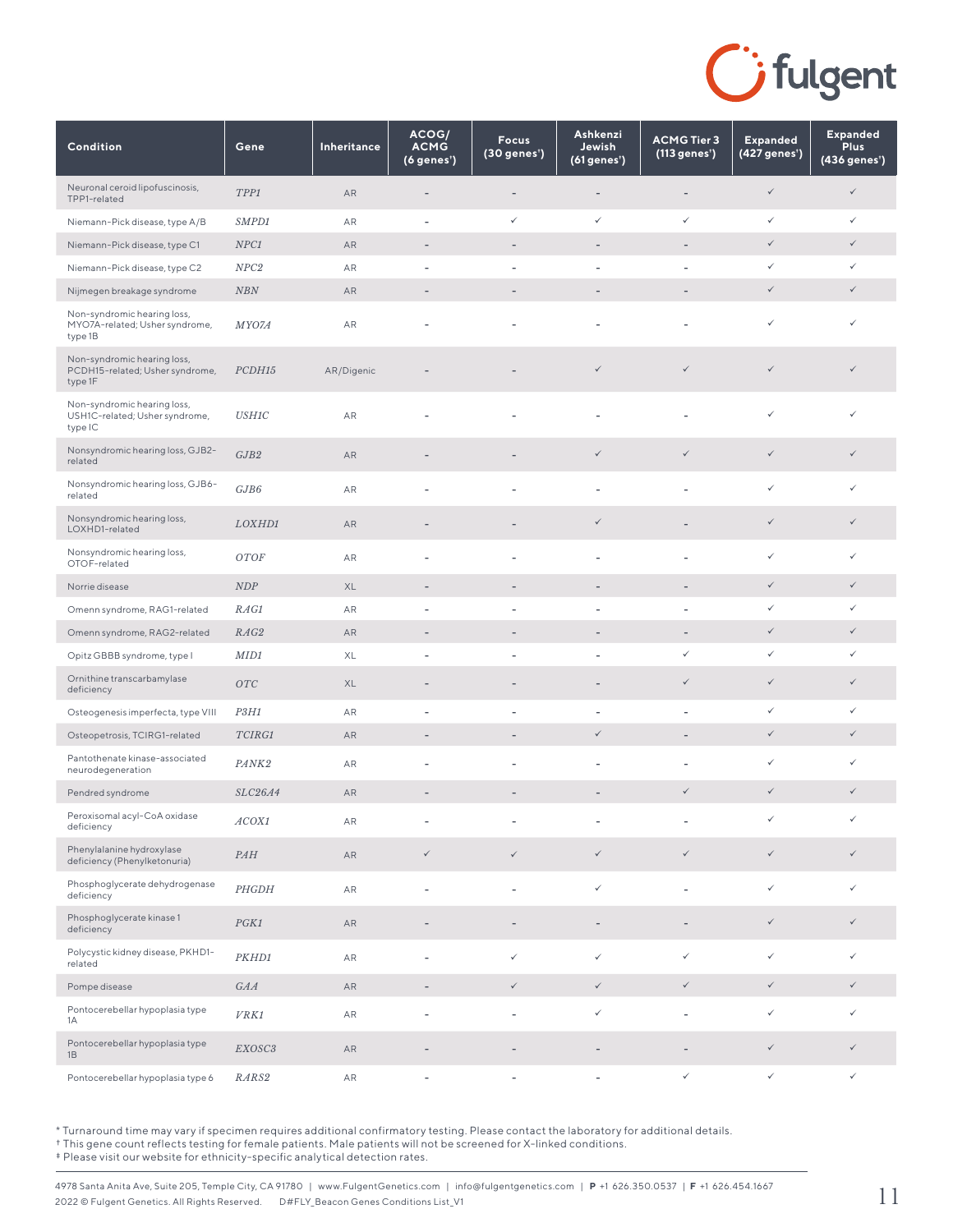

| Condition                                                                                                                                      | Gene              | Inheritance | ACOG/<br><b>ACMG</b><br>(6 genes') | <b>Focus</b><br>(30 genes') | Ashkenzi<br>Jewish<br>(61 genes') | <b>ACMG Tier 3</b><br>(113 genes') | <b>Expanded</b><br>(427 genes') | <b>Expanded</b><br><b>Plus</b><br>$(436$ genes') |
|------------------------------------------------------------------------------------------------------------------------------------------------|-------------------|-------------|------------------------------------|-----------------------------|-----------------------------------|------------------------------------|---------------------------------|--------------------------------------------------|
| Pontocerebellar hypoplasia,<br>type 2D                                                                                                         | <b>SEPSECS</b>    | AR          |                                    |                             |                                   |                                    | $\checkmark$                    | ✓                                                |
| Postnatal progressive<br>microcephaly with seizures and<br>brain atrophy                                                                       | MED17             | ${\sf AR}$  |                                    |                             |                                   |                                    | $\checkmark$                    | $\checkmark$                                     |
| Primary ciliary dyskinesia,<br>DNAH5-related                                                                                                   | DNAH <sub>5</sub> | ${\sf AR}$  | $\overline{\phantom{a}}$           | $\overline{a}$              | $\checkmark$                      |                                    | $\checkmark$                    | ✓                                                |
| Primary ciliary dyskinesia, DNAI1-<br>related                                                                                                  | DNAI1             | AR          |                                    |                             | ✓                                 |                                    | $\checkmark$                    | $\checkmark$                                     |
| Primary ciliary dyskinesia, DNAI2-<br>related                                                                                                  | DNAI2             | AR          | ÷,                                 | ä,                          | $\checkmark$                      |                                    | $\checkmark$                    | ✓                                                |
| Primary ciliary dyskinesia, DNAL1-<br>related                                                                                                  | DNAL1             | AR          | $\overline{a}$                     | -                           |                                   |                                    | $\checkmark$                    | $\checkmark$                                     |
| Primary ciliary dyskinesia, type 14                                                                                                            | CCDC39            | AR          | ÷                                  | $\overline{a}$              |                                   | ÷,                                 | ✓                               | $\checkmark$                                     |
| Primary ciliary dyskinesia, type 17                                                                                                            | CCDC103           | AR          | $\overline{\phantom{a}}$           | $\overline{a}$              | ٠                                 | $\overline{a}$                     | $\checkmark$                    | $\checkmark$                                     |
| Primary ciliary dyskinesia, type 30                                                                                                            | CCDC151           | AR          | $\overline{a}$                     | L,                          | L,                                | L,                                 | ✓                               | ✓                                                |
| Primary congenital glaucoma                                                                                                                    | CYP1B1            | AR          | $\overline{\phantom{a}}$           | $\qquad \qquad -$           | $\overline{\phantom{a}}$          | $\overline{\phantom{m}}$           | $\checkmark$                    | $\checkmark$                                     |
| Primary hyperoxaluria type 1                                                                                                                   | AGXT              | AR          | $\overline{\phantom{a}}$           | $\overline{\phantom{a}}$    |                                   | $\checkmark$                       | ✓                               | ✓                                                |
| Primary Hyperoxaluria type II                                                                                                                  | <b>GRHPR</b>      | AR          | $\overline{\phantom{m}}$           | $\qquad \qquad -$           | $\qquad \qquad -$                 |                                    | $\checkmark$                    | $\checkmark$                                     |
| Primary hyperoxaluria type III                                                                                                                 | HOGA1             | AR          | ÷                                  | $\overline{\phantom{a}}$    | $\checkmark$                      | $\overline{a}$                     | $\checkmark$                    | $\checkmark$                                     |
| Progressive external<br>ophthalmoplegia; Alpers-<br>Huttenlocher syndrome;<br>Ataxia neuropathy spectrum;<br>Myocerebrohepatopathy<br>syndrome | POLG              | ${\sf AR}$  |                                    |                             |                                   | $\checkmark$                       | $\checkmark$                    | $\checkmark$                                     |
| Progressive Familial Intrahepatic<br>Cholestasis                                                                                               | ABCB11            | AR          | $\overline{a}$                     | ä,                          | L.                                | $\overline{a}$                     | $\checkmark$                    | ✓                                                |
| Propionic acidemia, PCCA-related                                                                                                               | PCCA              | AR          | $\overline{\phantom{m}}$           | $\overline{\phantom{m}}$    |                                   | $\overline{\phantom{m}}$           | $\checkmark$                    | $\checkmark$                                     |
| Propionic acidemia, PCCB-related                                                                                                               | PCCB              | AR          | ł,                                 | ÷,                          |                                   |                                    | ✓                               | ✓                                                |
| Prothrombin-related conditions                                                                                                                 | F2                | AR          | $\overline{\phantom{m}}$           | $\qquad \qquad -$           | -                                 | $\overline{a}$                     | $\overline{\phantom{a}}$        | $\checkmark$                                     |
| Pycnodysostosis                                                                                                                                | CTSK              | AR          | $\overline{\phantom{a}}$           | $\overline{\phantom{a}}$    |                                   |                                    | ✓                               | ✓                                                |
| Pyruvate carboxylase deficiency                                                                                                                | PC                | AR          | $\overline{\phantom{a}}$           | $\overline{\phantom{a}}$    | $\overline{\phantom{a}}$          | $\overline{\phantom{a}}$           | $\checkmark$                    | $\checkmark$                                     |
| Pyruvate dehydrogenase E1-alpha<br>deficiency                                                                                                  | PDHA1             | XL          | $\overline{\phantom{a}}$           | $\overline{\phantom{a}}$    | $\overline{a}$                    | $\overline{\phantom{a}}$           | $\checkmark$                    | ✓                                                |
| Pyruvate dehydrogenase E1-beta<br>deficiency                                                                                                   | PDHB              | ${\sf AR}$  |                                    |                             |                                   |                                    | $\checkmark$                    | $\checkmark$                                     |
| Renal tubular acidosis with<br>deafness                                                                                                        | ATP6V1B1          | ${\sf AR}$  | ÷,                                 |                             |                                   |                                    | $\checkmark$                    | ✓                                                |
| Renpenning syndrome                                                                                                                            | PQBP1             | XL          |                                    |                             | $\overline{\phantom{0}}$          | $\overline{\phantom{a}}$           | $\checkmark$                    | $\checkmark$                                     |
| Retinitis pigmentosa 25                                                                                                                        | EYS               | ${\sf AR}$  | $\overline{\phantom{a}}$           | ÷,                          | $\overline{\phantom{0}}$          | $\overline{\phantom{a}}$           | $\checkmark$                    | $\checkmark$                                     |
| Retinitis pigmentosa 26                                                                                                                        | CERKL             | AR          | $\qquad \qquad -$                  | $\qquad \qquad -$           | $\overline{\phantom{a}}$          | $\overline{\phantom{a}}$           | $\checkmark$                    | $\checkmark$                                     |
| Retinitis pigmentosa 28                                                                                                                        | <b>FAM161A</b>    | AR          | ÷,                                 | L,                          | $\checkmark$                      | $\overline{\phantom{a}}$           | $\checkmark$                    | ✓                                                |
| Retinitis pigmentosa 59                                                                                                                        | <b>DHDDS</b>      | ${\sf AR}$  | $\overline{\phantom{m}}$           | $\qquad \qquad -$           | $\checkmark$                      | $\checkmark$                       | $\checkmark$                    | $\checkmark$                                     |
| Retinitis Pigmentosa, CNGA1-<br>related                                                                                                        | CNGA1             | ${\sf AR}$  | ÷                                  | L,                          | L,                                | $\overline{a}$                     | $\checkmark$                    | ✓                                                |
| Retinitis Pigmentosa, CNGB1-<br>related                                                                                                        | CNGB1             | ${\sf AR}$  | $\overline{\phantom{m}}$           | -                           | -                                 |                                    | $\checkmark$                    | $\checkmark$                                     |
| Retinitis pigmentosa, IDH3B-<br>related                                                                                                        | <i>IDH3B</i>      | ${\sf AR}$  |                                    |                             |                                   |                                    | $\checkmark$                    | ✓                                                |

† This gene count reflects testing for female patients. Male patients will not be screened for X-linked conditions.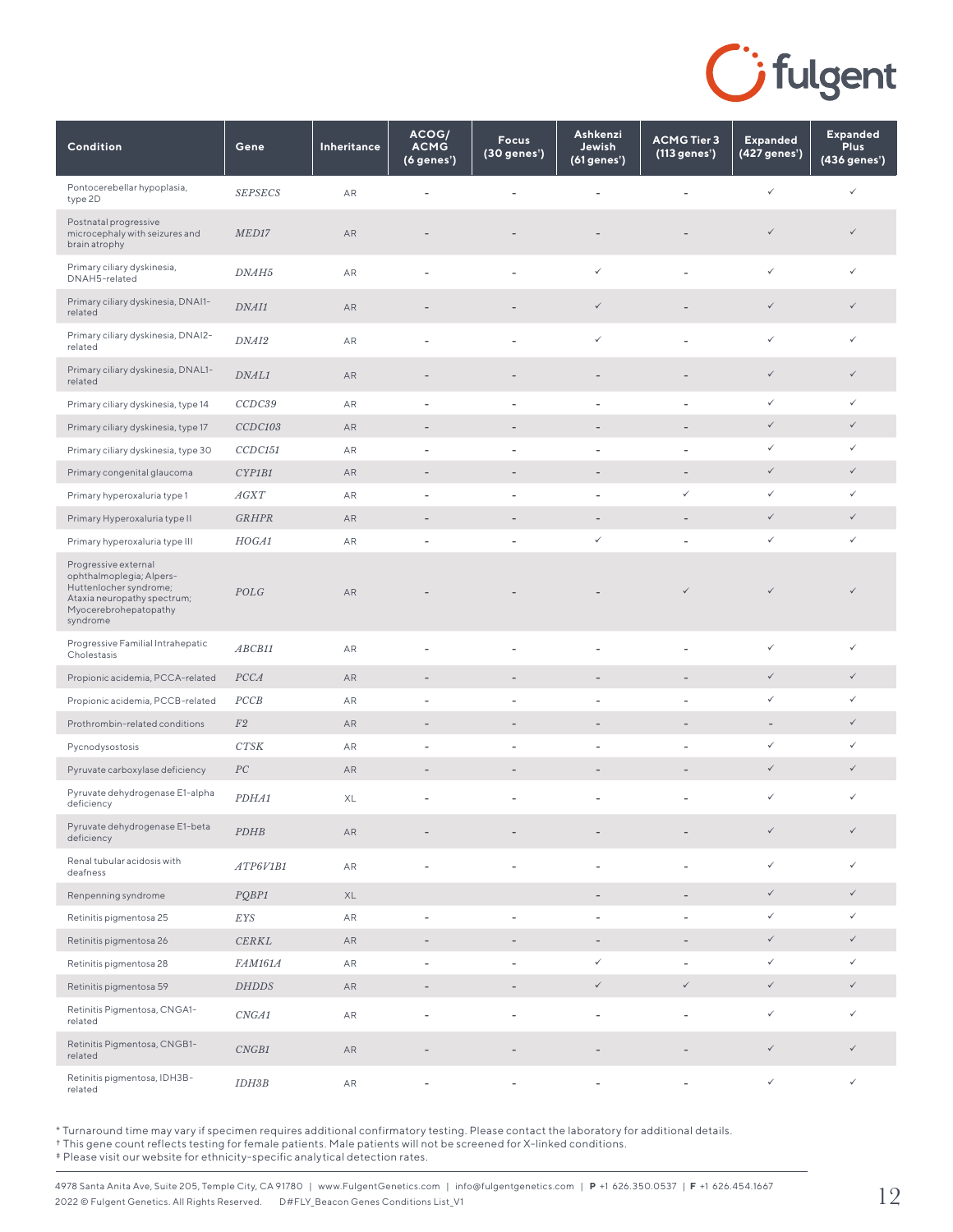

| Condition                                                                     | Gene              | Inheritance | ACOG/<br><b>ACMG</b><br>(6 genes') | <b>Focus</b><br>(30 genes <sup>*</sup> ) | Ashkenzi<br>Jewish<br>(61 genes') | <b>ACMG Tier 3</b><br>(113 genes <sup>*</sup> ) | <b>Expanded</b><br>(427 genes') | <b>Expanded</b><br><b>Plus</b><br>(436 genes') |
|-------------------------------------------------------------------------------|-------------------|-------------|------------------------------------|------------------------------------------|-----------------------------------|-------------------------------------------------|---------------------------------|------------------------------------------------|
| Retinitis pigmentosa, PDE6A-<br>related                                       | PDE6A             | AR          | ÷,                                 | L,                                       |                                   |                                                 | $\checkmark$                    | ✓                                              |
| Rhizomelic chondrodysplasia<br>punctata, type 1                               | PEX7              | AR          | $\checkmark$                       | $\checkmark$                             | $\qquad \qquad -$                 | $\overline{\phantom{a}}$                        | $\checkmark$                    | $\checkmark$                                   |
| Rhizomelic chondrodysplasia<br>punctata, type 3                               | AGPS              | AR          | ÷,                                 | $\overline{\phantom{a}}$                 |                                   |                                                 | $\checkmark$                    | ✓                                              |
| Roberts syndrome                                                              | ESCO <sub>2</sub> | AR          | $\overline{\phantom{a}}$           | $\overline{\phantom{a}}$                 | $\qquad \qquad -$                 | $\overline{a}$                                  | $\checkmark$                    | $\checkmark$                                   |
| Sandhoff disease                                                              | <b>HEXB</b>       | AR          |                                    |                                          |                                   | ÷,                                              | $\checkmark$                    | ✓                                              |
| Schimke immunoosseous<br>dysplasia                                            | SMARCAL1          | AR          |                                    |                                          |                                   |                                                 | $\checkmark$                    | $\checkmark$                                   |
| Schindler disease type I; Schindler<br>disease type III                       | NAGA              | <b>AR</b>   | ÷,                                 |                                          |                                   | $\checkmark$                                    | $\checkmark$                    | $\checkmark$                                   |
| Schopf-Schulz-Passarge<br>syndrome; Odontoonychodermal<br>dysplasia           | WNT10A            | AR          |                                    |                                          |                                   |                                                 | $\checkmark$                    | $\checkmark$                                   |
| Segawa syndrome                                                               | ${\cal T}H$       | AR          | ٠                                  | $\overline{\phantom{a}}$                 |                                   | ٠                                               | $\checkmark$                    | ✓                                              |
| Severe combined<br>immunodeficiency with sensitivity<br>to ionizing radiation | DCLREIC           | AR          |                                    |                                          |                                   |                                                 | $\checkmark$                    | $\checkmark$                                   |
| Severe combined<br>immunodeficiency, JAK3-related                             | JAK3              | AR          |                                    | $\overline{a}$                           |                                   |                                                 | $\checkmark$                    | ✓                                              |
| Severe combined<br>immunodeficiency, X-linked                                 | IL2RG             | XL          |                                    |                                          |                                   |                                                 | $\checkmark$                    | $\checkmark$                                   |
| Severe Congenital Neutropenia,<br>HAX1-related                                | HAX1              | AR          | ٠                                  | $\overline{\phantom{a}}$                 |                                   | L,                                              | $\checkmark$                    | ✓                                              |
| Severe congenital neutropenia,<br>VPS45-related                               | VPS45             | AR          |                                    |                                          |                                   |                                                 | $\checkmark$                    | $\checkmark$                                   |
| Short branched chain acyl-<br>CoA dehydrogenase (SBCAD)<br>deficiency         | <b>ACADSB</b>     | AR          |                                    |                                          |                                   |                                                 | $\checkmark$                    | ✓                                              |
| Short-chain acyl-coA<br>dehydrogenase (SCAD) Deficiency                       | <b>ACADS</b>      | AR          |                                    |                                          |                                   |                                                 | $\checkmark$                    | $\checkmark$                                   |
| Short-rib thoracic dysplasia 3 with<br>or without polydactyly                 | DYNC2H1           | AR          | ٠                                  | $\overline{a}$                           | $\overline{\phantom{a}}$          | $\checkmark$                                    | $\checkmark$                    | ✓                                              |
| Sialic acid storage disorder                                                  | <b>SLC17A5</b>    | AR          | $\overline{\phantom{a}}$           | $\overline{\phantom{a}}$                 | $\overline{\phantom{a}}$          | -                                               | $\checkmark$                    | $\checkmark$                                   |
| Sickle cell disease; Beta<br>thalassemia                                      | <b>HBB</b>        | AR          | $\checkmark$                       | $\checkmark$                             | $\checkmark$                      | $\checkmark$                                    | $\checkmark$                    | $\checkmark$                                   |
| Sjögren-Larsson syndrome                                                      | ALDH3A2           | AR          |                                    |                                          |                                   |                                                 | $\checkmark$                    | $\checkmark$                                   |
| Smith-Lemli-Opitz syndrome                                                    | DHCR7             | AR          |                                    | $\overline{\phantom{a}}$                 | $\checkmark$                      | $\checkmark$                                    | $\checkmark$                    | ✓                                              |
| Spastic paraplegia 15                                                         | ZFYVE26           | AR          | $\overline{\phantom{a}}$           | $\overline{\phantom{a}}$                 | $\overline{\phantom{a}}$          | $\overline{\phantom{a}}$                        | $\checkmark$                    | $\checkmark$                                   |
| Spastic paraplegia 2, X-linked<br>(SPG2)                                      | PLP1              | XL          | $\overline{\phantom{a}}$           | $\overline{\phantom{a}}$                 | $\overline{\phantom{a}}$          | $\checkmark$                                    | $\checkmark$                    | ✓                                              |
| Spastic paraplegia 49                                                         | TECPR2            | AR          | $\overline{\phantom{a}}$           | $\overline{\phantom{a}}$                 | $\overline{\phantom{a}}$          | $\overline{\phantom{a}}$                        | $\checkmark$                    | $\checkmark$                                   |
| Spastic paraplegia type 7                                                     | SPG7              | ${\sf AR}$  | $\overline{\phantom{a}}$           | $\overline{\phantom{a}}$                 | $\overline{\phantom{a}}$          | $\overline{a}$                                  | $\checkmark$                    | ✓                                              |
| SPG11-related Neuromuscular<br>Disorders                                      | SPG11             | AR          | $\qquad \qquad -$                  | $\overline{\phantom{a}}$                 |                                   | $\overline{a}$                                  | $\checkmark$                    | $\checkmark$                                   |
| Spinal muscular atrophy                                                       | SMN1              | AR          | $\checkmark$                       | $\checkmark$                             | $\checkmark$                      | $\checkmark$                                    | ✓                               | ✓                                              |
| Spinocerebellar ataxia, autosomal<br>recessive 10                             | ANO10             | AR          |                                    |                                          |                                   | ✓                                               | $\checkmark$                    | $\checkmark$                                   |
| Spondylocostal dysostosis                                                     | MESP2             | AR          | $\overline{\phantom{m}}$           | $\overline{\phantom{a}}$                 | $\overline{\phantom{a}}$          | $\overline{\phantom{a}}$                        | $\checkmark$                    | $\checkmark$                                   |

† This gene count reflects testing for female patients. Male patients will not be screened for X-linked conditions.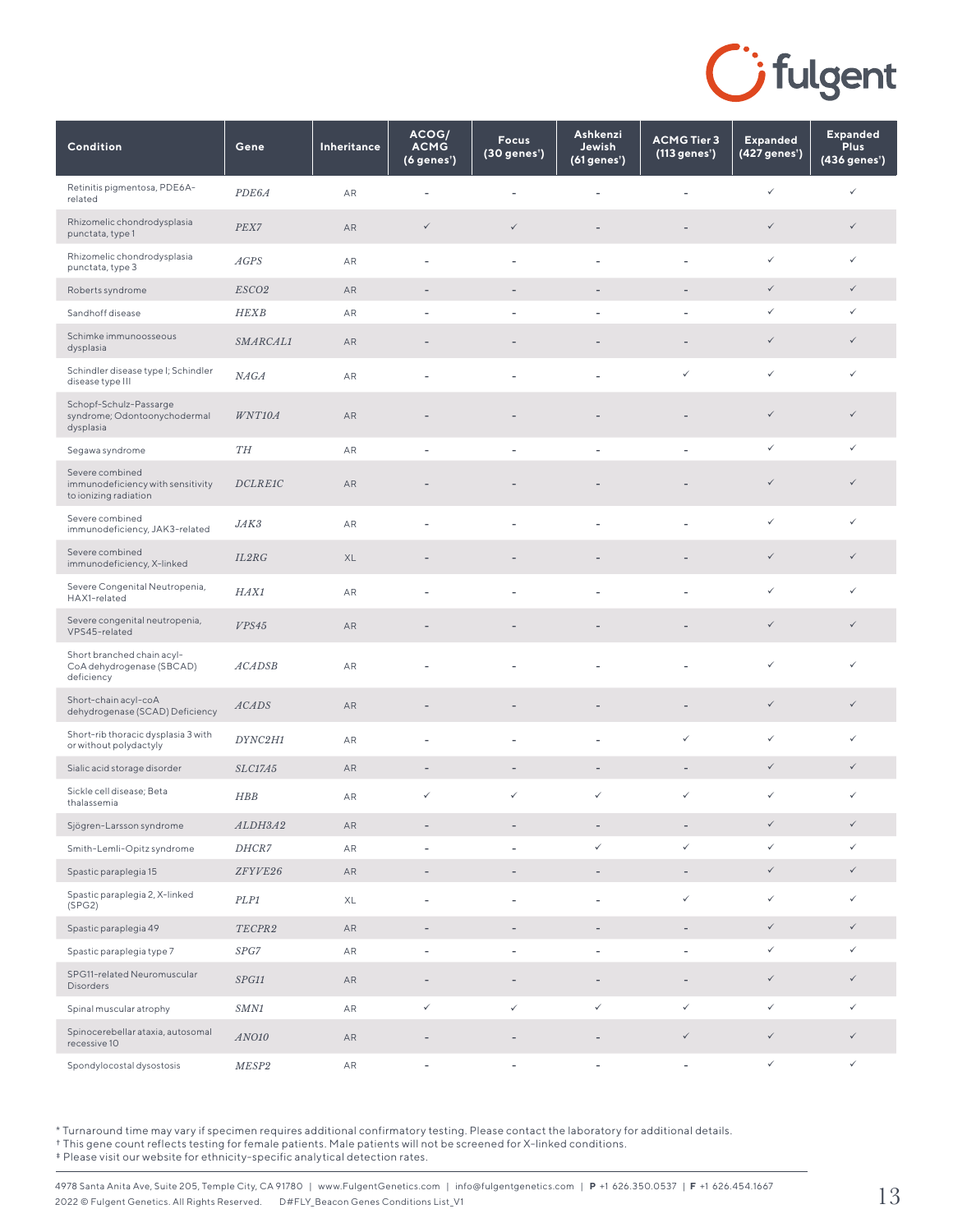

| Condition                                                                                                 | Gene              | Inheritance   | ACOG/<br><b>ACMG</b><br>(6 genes') | <b>Focus</b><br>(30 genes') | Ashkenzi<br>Jewish<br>(61 genes') | <b>ACMG Tier 3</b><br>(113 genes') | <b>Expanded</b><br>(427 genes') | <b>Expanded</b><br><b>Plus</b><br>(436 genes') |
|-----------------------------------------------------------------------------------------------------------|-------------------|---------------|------------------------------------|-----------------------------|-----------------------------------|------------------------------------|---------------------------------|------------------------------------------------|
| Steel syndrome                                                                                            | COL27A1           | AR            | ÷                                  | $\overline{\phantom{a}}$    | $\overline{\phantom{a}}$          | $\overline{\phantom{a}}$           | $\checkmark$                    | $\checkmark$                                   |
| Stuve-Wiedemann syndrome                                                                                  | LIFR              | AR            | $\overline{\phantom{m}}$           | $\overline{a}$              | -                                 |                                    | $\checkmark$                    | $\checkmark$                                   |
| Surfactant metabolism<br>dysfunction, pulmonary, 3;<br>Interstitial lung disease                          | ABCA3             | AR            | $\overline{\phantom{a}}$           | $\overline{\phantom{a}}$    | $\overline{a}$                    | ✓                                  | $\checkmark$                    | $\checkmark$                                   |
| Systemic primary carnitine<br>deficiency                                                                  | SLC22A5           | AR            | $\overline{\phantom{m}}$           | $\overline{\phantom{a}}$    | $\overline{\phantom{a}}$          | $\overline{\phantom{a}}$           | $\checkmark$                    | $\checkmark$                                   |
| Tay-Sachs disease                                                                                         | HEXA              | AR            | $\overline{a}$                     | $\checkmark$                | $\checkmark$                      | $\checkmark$                       | $\checkmark$                    | $\checkmark$                                   |
| Tetrahydrobiopterin deficiency                                                                            | PTS               | AR            |                                    |                             |                                   |                                    | $\checkmark$                    | $\checkmark$                                   |
| Tetrahydrobiopterin deficiency,<br>PCBD1-related                                                          | PCBD1             | AR            |                                    |                             |                                   |                                    | $\checkmark$                    | $\checkmark$                                   |
| Tetrahydrobiopterin deficiency,<br>QDPR-related                                                           | <b>QDPR</b>       | AR            |                                    |                             |                                   |                                    | $\checkmark$                    | $\checkmark$                                   |
| Thiamine metabolism dysfunction<br>syndrome 2 (biotin or thiamine<br>responsive)                          | SLC19A3           | AR            |                                    |                             |                                   | ✓                                  | $\checkmark$                    | $\checkmark$                                   |
| Thyroid dyshormonogenesis,<br>IYD-related                                                                 | <b>IYD</b>        | AR            |                                    |                             |                                   |                                    | $\checkmark$                    | $\checkmark$                                   |
| Thyroid dyshormonogenesis,<br>SLC5A5-related                                                              | SLC5A5            | AR            | $\overline{a}$                     | L,                          | $\overline{a}$                    |                                    | $\checkmark$                    | $\checkmark$                                   |
| Thyroid dyshormonogenesis,<br>TG-related                                                                  | TG                | AR            |                                    |                             |                                   |                                    | $\checkmark$                    | $\checkmark$                                   |
| Thyroid dyshormonogenesis,<br>TPO-related                                                                 | <b>TPO</b>        | AR            | ٠                                  | $\overline{\phantom{a}}$    | $\overline{\phantom{a}}$          |                                    | $\checkmark$                    | $\checkmark$                                   |
| Treacher Collins syndrome,<br>POLR1C-related                                                              | POLR1C            | AR            |                                    |                             |                                   |                                    | $\checkmark$                    | $\checkmark$                                   |
| Trichohepatoenteric syndrome                                                                              | TTC37             | AR            | ÷                                  | $\overline{\phantom{a}}$    | $\overline{\phantom{a}}$          | ٠                                  | $\checkmark$                    | $\checkmark$                                   |
| Trichothiodystrophy 1,<br>photosensitive; Xeroderma<br>pigmentosum, group D                               | ERCC <sub>2</sub> | AR            |                                    |                             |                                   | $\checkmark$                       | $\checkmark$                    | $\checkmark$                                   |
| Trimethylaminuria                                                                                         | FMO3              | AR            | $\overline{\phantom{a}}$           | $\overline{\phantom{a}}$    | $\overline{\phantom{a}}$          | ✓                                  | ✓                               | $\checkmark$                                   |
| Tyrosinemia, type 1                                                                                       | <b>FAH</b>        | AR            | $\checkmark$                       | $\checkmark$                | $\checkmark$                      | $\checkmark$                       | $\checkmark$                    | $\checkmark$                                   |
| Tyrosinemia, type II                                                                                      | <b>TAT</b>        | AR            | $\overline{\phantom{a}}$           | $\overline{\phantom{a}}$    | $\overline{\phantom{a}}$          | ٠                                  | $\checkmark$                    | $\checkmark$                                   |
| Usher syndrome type 2D                                                                                    | WHRN              | AR            | $\overline{\phantom{m}}$           | $\qquad \qquad -$           | $\qquad \qquad -$                 | $\overline{\phantom{a}}$           | $\checkmark$                    | $\checkmark$                                   |
| Usher syndrome type IG                                                                                    | <b>USH1G</b>      | AR            | ÷                                  | ×,                          | $\overline{a}$                    |                                    | $\checkmark$                    | $\checkmark$                                   |
| Usher syndrome, type 1D                                                                                   | CDH23             | AR/Digenic    |                                    |                             |                                   |                                    | $\checkmark$                    | $\checkmark$                                   |
| Usher syndrome, type 2A                                                                                   | USH2A             | AR            | $\overline{a}$                     | $\overline{\phantom{a}}$    | $\overline{\phantom{a}}$          | $\checkmark$                       | $\checkmark$                    | $\checkmark$                                   |
| Usher syndrome, type 3A                                                                                   | CLRN1             | ${\sf AR}$    | $\overline{\phantom{a}}$           | $\qquad \qquad -$           | $\checkmark$                      | $\checkmark$                       | $\checkmark$                    | $\checkmark$                                   |
| Very long-chain acyl-CoA<br>dehydrogenase (VLCAD)<br>deficiency                                           | <b>ACADVL</b>     | AR            | L,                                 | L,                          |                                   | $\checkmark$                       | $\checkmark$                    | $\checkmark$                                   |
| Vitamin D-dependent rickets,<br>type 1A                                                                   | CYP27B1           | AR            | $\overline{\phantom{a}}$           | $\qquad \qquad -$           | $\overline{\phantom{a}}$          | $\checkmark$                       | $\checkmark$                    | $\checkmark$                                   |
| Wilson disease                                                                                            | ATP7B             | ${\sf AR}$    | $\sim$                             | $\sim$                      | $\checkmark$                      | $\checkmark$                       | $\checkmark$                    | $\checkmark$                                   |
| Wiskott-Aldrich syndrome;<br>Thrombocytopenia, X-linked;<br>Severe Congenital Neutropenia,<br>WAS-related | WAS               | $\mathsf{XL}$ |                                    |                             |                                   |                                    | $\checkmark$                    | $\checkmark$                                   |
| Wolcott-Rallison syndrome                                                                                 | EIF2AK3           | ${\sf AR}$    | $\overline{\phantom{a}}$           | $\overline{\phantom{a}}$    | $\overline{\phantom{a}}$          | $\overline{\phantom{a}}$           | $\checkmark$                    | $\checkmark$                                   |
| X-linked Aarskog-Scott syndrome                                                                           | FGD1              | XL            | $\overline{\phantom{a}}$           | $\overline{\phantom{a}}$    | $\overline{\phantom{a}}$          | $\overline{\phantom{a}}$           | $\checkmark$                    | $\checkmark$                                   |

† This gene count reflects testing for female patients. Male patients will not be screened for X-linked conditions.